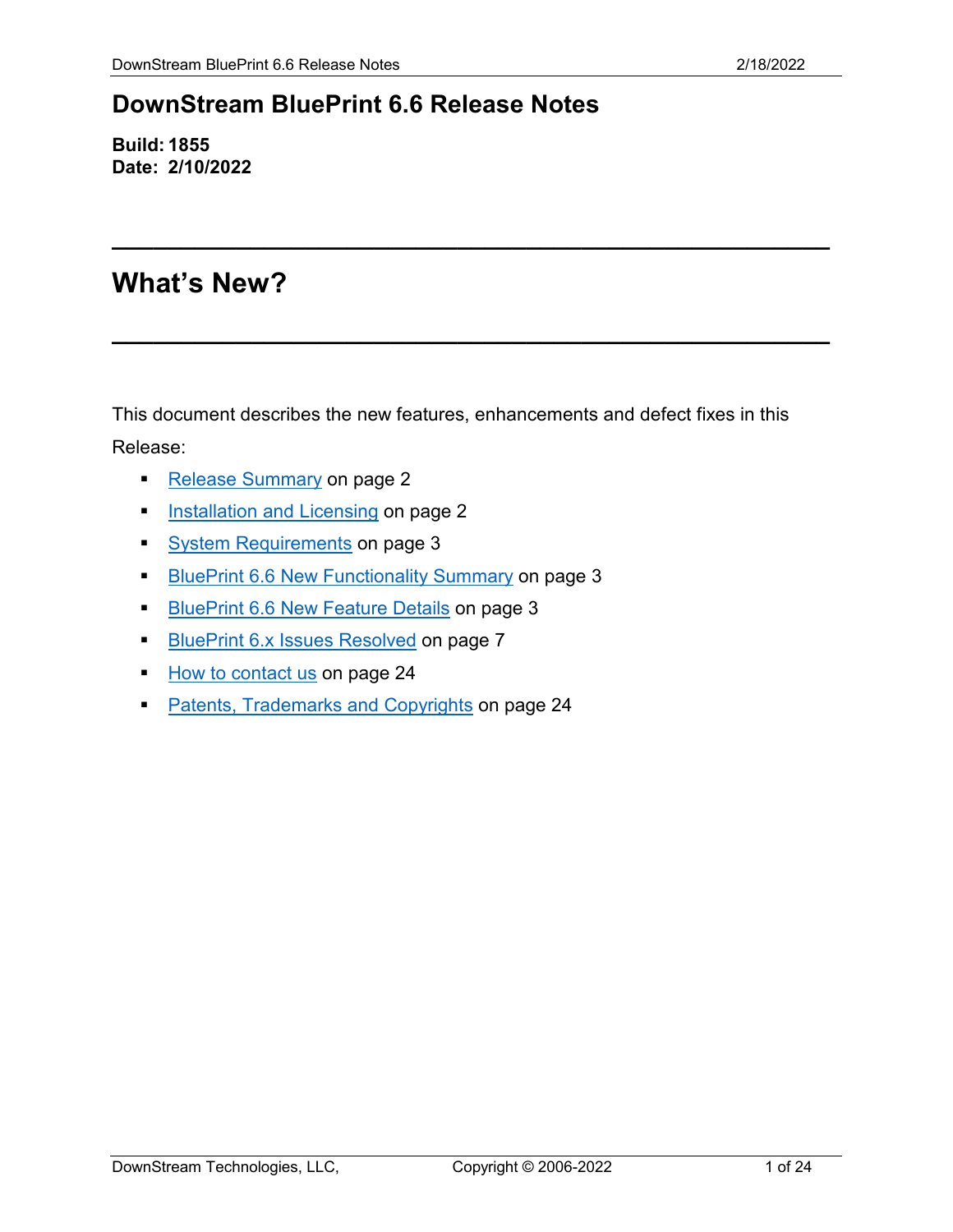# <span id="page-1-0"></span>**Release Summary**

BluePrint 6.6 build 1855 includes defect fixes and BluePrint-Japanese language support.

BluePrint 6.6 is a major update. It includes support for OpenGL hardware acceleration, panel data translation to CAM350, Net Bridge support and expanded Rigid-Flex Layer type support.

## <span id="page-1-1"></span>**Installation and Licensing**

The installer for the client software (CAM350 14.6 and BluePrint 6.6) will create new folders and you can run both your previous release (CAM350 14.5 and BluePrint 6.5) and your new Release software side by side on the same PC if you wish. There is a new 14.6-6.6 License Manager and License that must be installed. This new License Manager and License will run your 14.6-6.6 software as well as previous releases (ie CAM350 14.5, 4.1 and 12.2).

For many users your installation should be as simple as this:

- 1. Run the installation executable
- 2. Choose "Install or Update Licensing" to install your new License Manager and License File.
	- a. If you are an existing customer on maintenance, choose "Install license from media" to install your new license file.
	- b. If you are a new user or your license is not found on media, get your new license from DownStream, copy it to your PC and then choose "browse to find License File".
- 3. Choose "Install DownStream Products" to install the new CAM350 14.6 and BluePrint 6.6 software on your PC.

If you are installing to a Virtual Machine or have any questions, reference our DownStream Installation Guide or contact us at [support@downstreamtech.com.](mailto:support@downstreamtech.com)

Notice: Microsoft requires that all Microsoft components installed on a PC are of the "same bit". Since BluePrint 6.x is 64 bit and installs Microsoft Access Database 2016 (64 bit) to query its database, MSOffice 64 bit is required on the same PC. The DownStream install now checks to see if MSOffice 32 bit is installed and warns the user if this is the case.

# <span id="page-1-2"></span>**System Requirements**

Your PC should meet or exceed the following requirements:

- OS: Windows 8.1, 10 (64 bit only)
- Processor: 2GHz or faster
- Memory: 8-16GB+
- Disk Space: 2GB available, SDD recommended
- Graphics: Discrete graphics card with on-board memory preferred (for best 3D performance)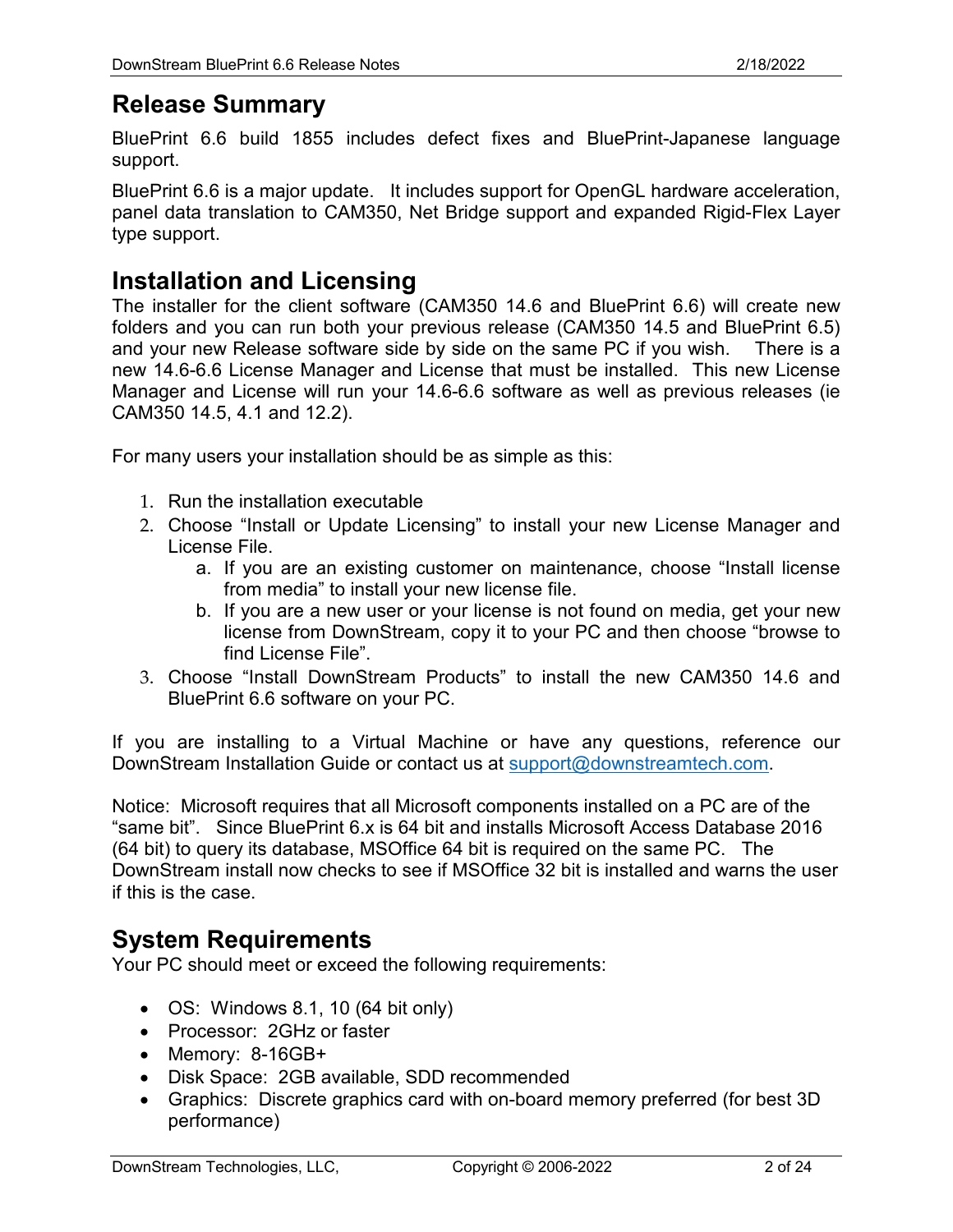• MSOffice 64 bit

Note: Please be aware that CAM350 14.6 and BluePrint 6.6 are 64 bit applications and will ONLY run on 64 bit Windows 8 and 10. DownStream has discontinued support of Windows 7.

Note: If you run Microsoft Office on the same PC as BluePrint then you must use a 64 bit version of Microsoft Office. Microsoft Office 32 bit will no longer run after BluePrint 6.x is installed. Microsoft requires that Microsoft Office components must be of the same "bitness" on a PC. BluePrint 6.x installs a Microsoft Office 64 bit component that will render Microsoft Office 32 bit inoperable.

## <span id="page-2-0"></span>**BluePrint 6.6 New Functionality**

- $\checkmark$  Support for OpenGL Graphics Acceleration
- $\checkmark$  BluePrint Panel Translation to CAM350
- $\checkmark$  Net Bridge Support
- $\checkmark$  Expanded Support for Rigid-Flex Layer Types

## <span id="page-2-1"></span>**BluePrint 6.6 New Feature Details**

### **Support for OpenGL Graphics Acceleration**

By default, BluePrint's "Use Hardware Acceleration" option is enabled and this option tells BluePrint to display 2D graphics using the industry standard OpenGL interface. OpenGL is a cross-language, cross-platform, application programming interface for rendering 2D graphics and takes advantage of the graphics card or GPU in your PC. Adding a faster graphics card will almost always result in faster graphics display for BluePrint.

When BluePrint's "Use Hardware Acceleration" option is disabled, BluePrint will display 2D graphics using Windows GDI interface (Graphics Device Interface). On occasion, you may install BluePrint on a PC that does not have a graphics card or processor that supports an OpenGL device driver. BluePrint's GDI implementation is a full 2D display implementation. There will be no loss of functionality. However, Windows GDI does not leverage the faster graphics processor hardware as OpenGL does.

BluePrint will determine if your PC supports OpenGL when it is invoked. If OpenGL is not available on your PC, BluePrint will automatically disable the "Use Hardware Acceleration" option and disable the setting. Here are a few known compatibility issues:

• Unsupported Graphics Device or Driver. The graphics device or its current device driver on your system does not support OpenGL. Consult the graphic device documentation for details on support of OpenGL. A correction may be to locate and update the driver for the device.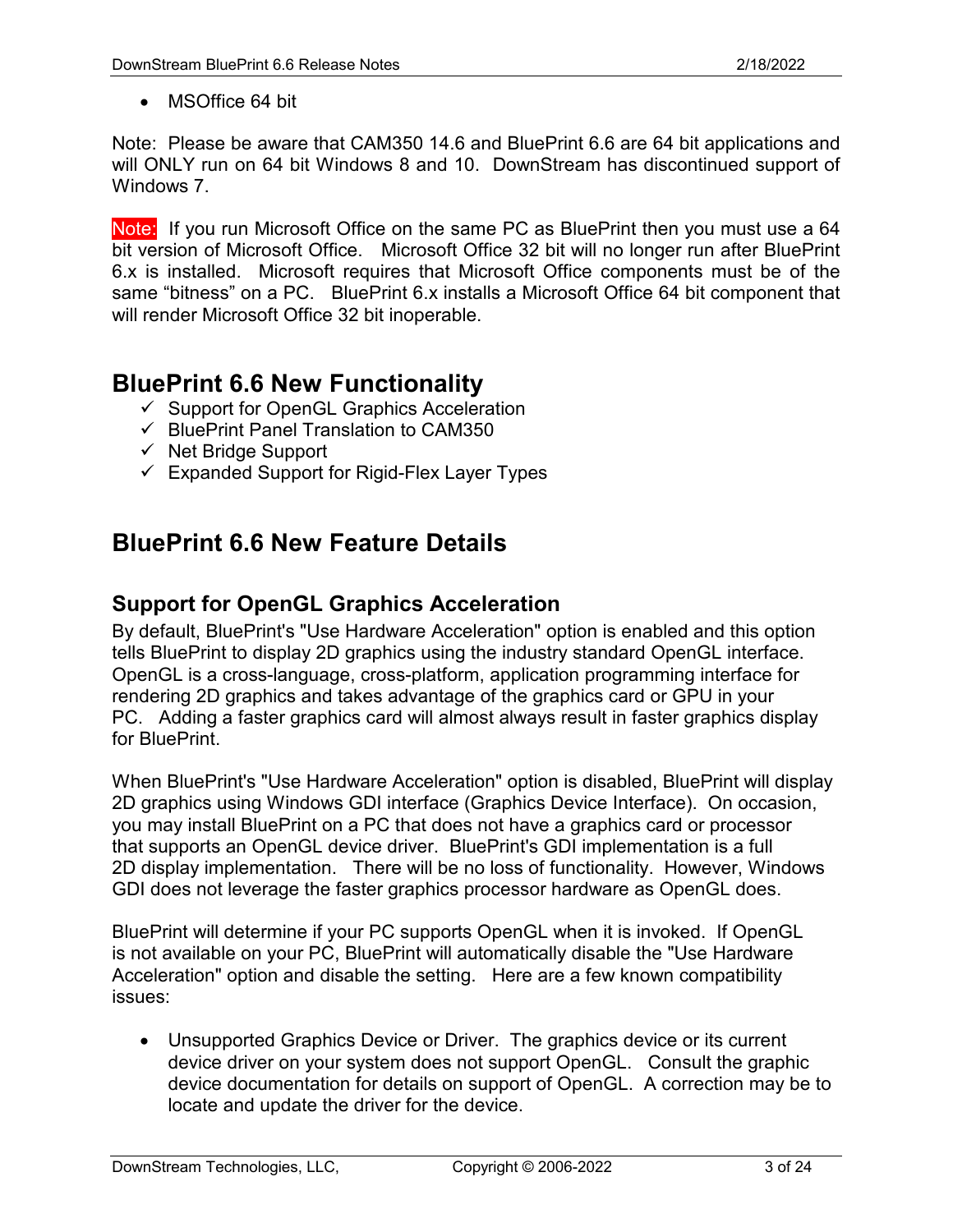• VMs do not support Hardware Acceleration. DownStream products can be run on a Virtual Machine. The majority of VMs do not support hardware acceleration. Consult your VM documentation for details on supporting hardware acceleration.

### **To Enable/Disable the Use Hardware Acceleration Option:**

- 1. On the Home ribbon, select Options. The Options dialog will appear.
- 2. Select Environment General.
- 3. Enable or Disable the Use Hardware Acceleration option.

### **BluePrint Panel Translation to CAM350**

The Panel Drawing elements in BluePrint allow the user to design and document Assembly Panels using advanced features like step and repeat definition, merge web routes and mill tabs. The CAM350 Panel Editor and NC Editor allow the user to define the Assembly Panel using image step and repeat definitions and detailed NC instructions for panel creation. Now BluePrint supports translation from BluePrint Panel Drawing elements into CAM350 detailed Panel step definitions and detailed NC instructions. With the ease of use features in BluePrint Panel creation, users can set up an Assembly Panel in BluePrint and then faithfully translate the Panel Drawing to CAM350 Panel definitions, including step and repeat patterns and NC elements.

#### **To Save BluePrint Panel definitions As CAM350 Panel**

- 1. Create BluePrint Panel(s)
- 2. Select the Panel that you want to save as a CAM350 Panel
- 3. Select "Overwrite CAM350 Panel" from the context menu (RMB)
- 4. A message will appear warning you that any panel definition you may have created in CAM350 will be overwritten by the BluePrint Panel definition. Select OK to continue.
- 5. Save the DPD file in BluePrint and then open the DPD file in CAM350. You will see the BluePrint Panel definition in the CAM350 Panel Editor.

**Note:** The following BluePrint Panel data will be converted to CAM350: Panel Size, Panel Array, Fiducials, Pinning Holes, Mill Tabs and Webroutes. The following BluePrint Panel data are NOT fully converted to CAM350: Panel Chamfers, Score Lines, Drill Rows. Score Lines will be converted to lines (with no formatting) in CAM350 and placed on a new "ScoreLinesGraphic" layer. BluePrint Drill rows are converted to drills in CAM350 and placed on a new "PanelDrills" NC layer. BluePrint Panel webroutes are converted to webroutes in CAM350 and placed on a new "PanelWebRoutes" NC Layer.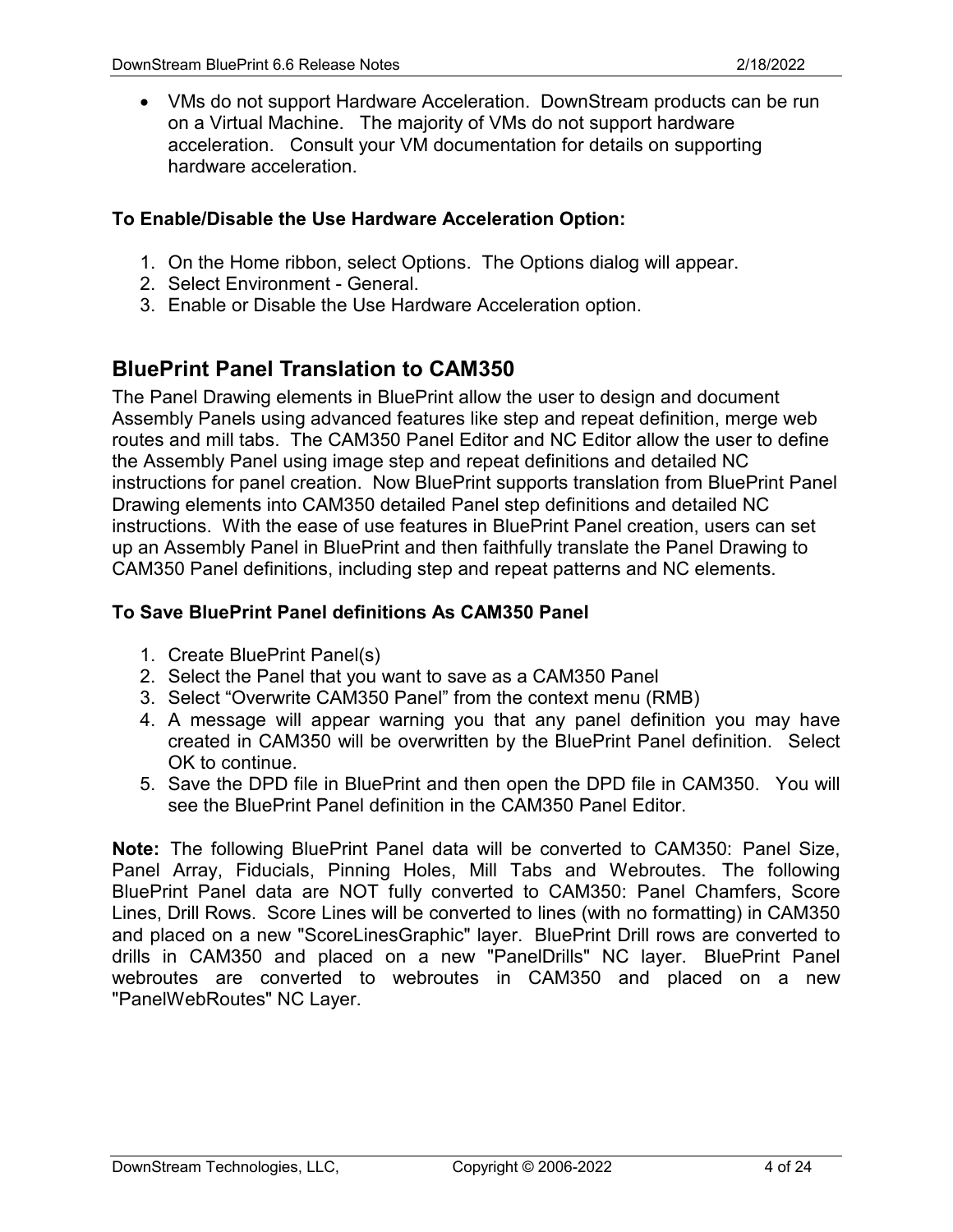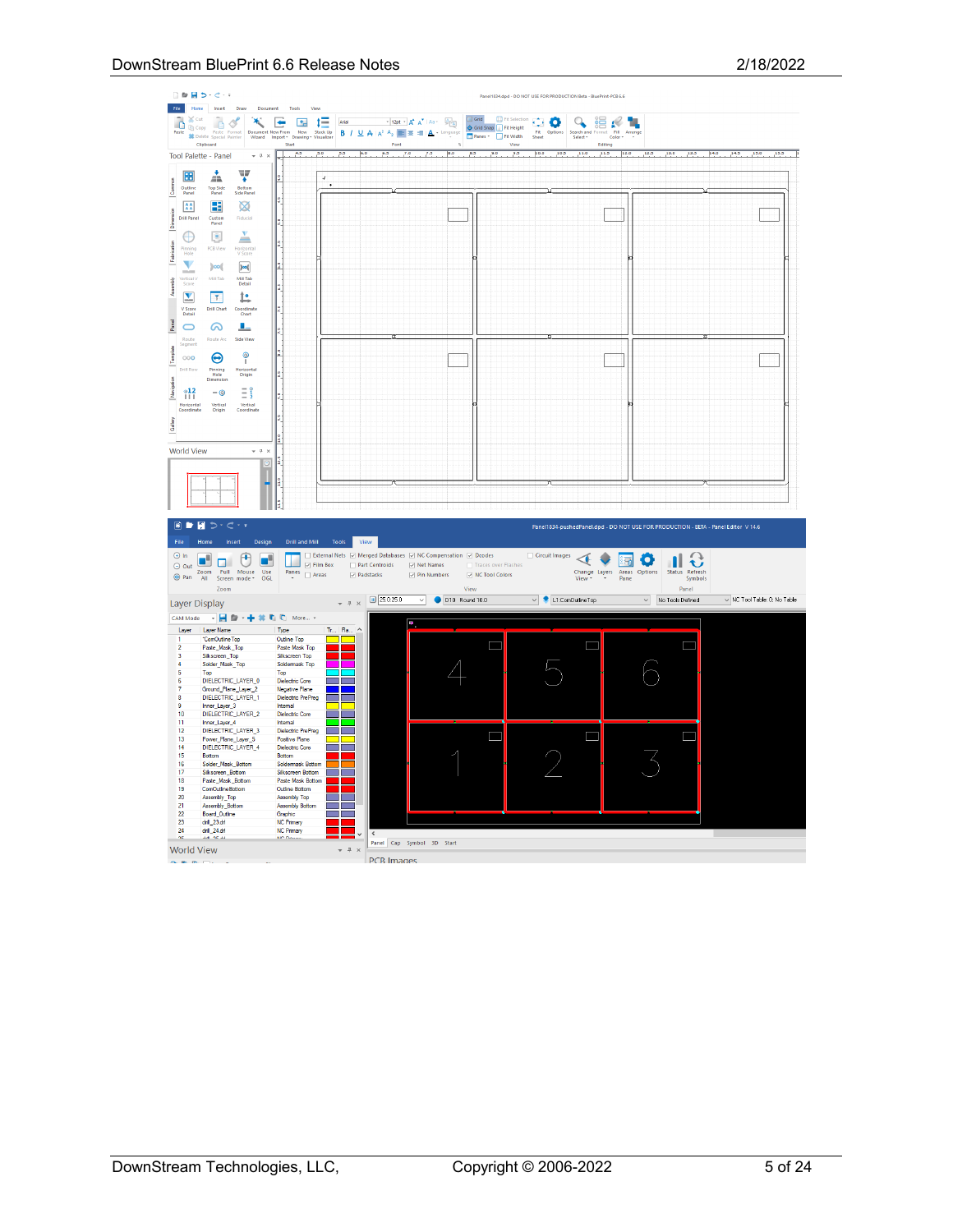## **Net Bridge Support**

Net Bridges are used to identify design elements where intentional shorts are present in PCB designs. Net Bridge support in BluePrint includes Net Bridge import and export and a new Net Bridge table template. Use the Net Bridge table template to document Net Bridges present in the current design.

*Note: As of the CAM350 14.6 release, Net Bridge definition is written to ODB++ from Mentor Xpedition and IPC-2581 Revision C from Cadence Allegro. PADS Layout Net Bridges in PADS ASCII format is NOT supported by BluePrint.*

## **Expanded Support for Rigid-Flex Layer Types**

Further expansion of our support of Rigid-Flex design data includes support for Conductive Foil, Conductive Film and Dielectric Bondply layer types commonly assigned in PCB CAD systems. IPC-2581 and ODB++ interfaces were updated to support import and export of these new layer types.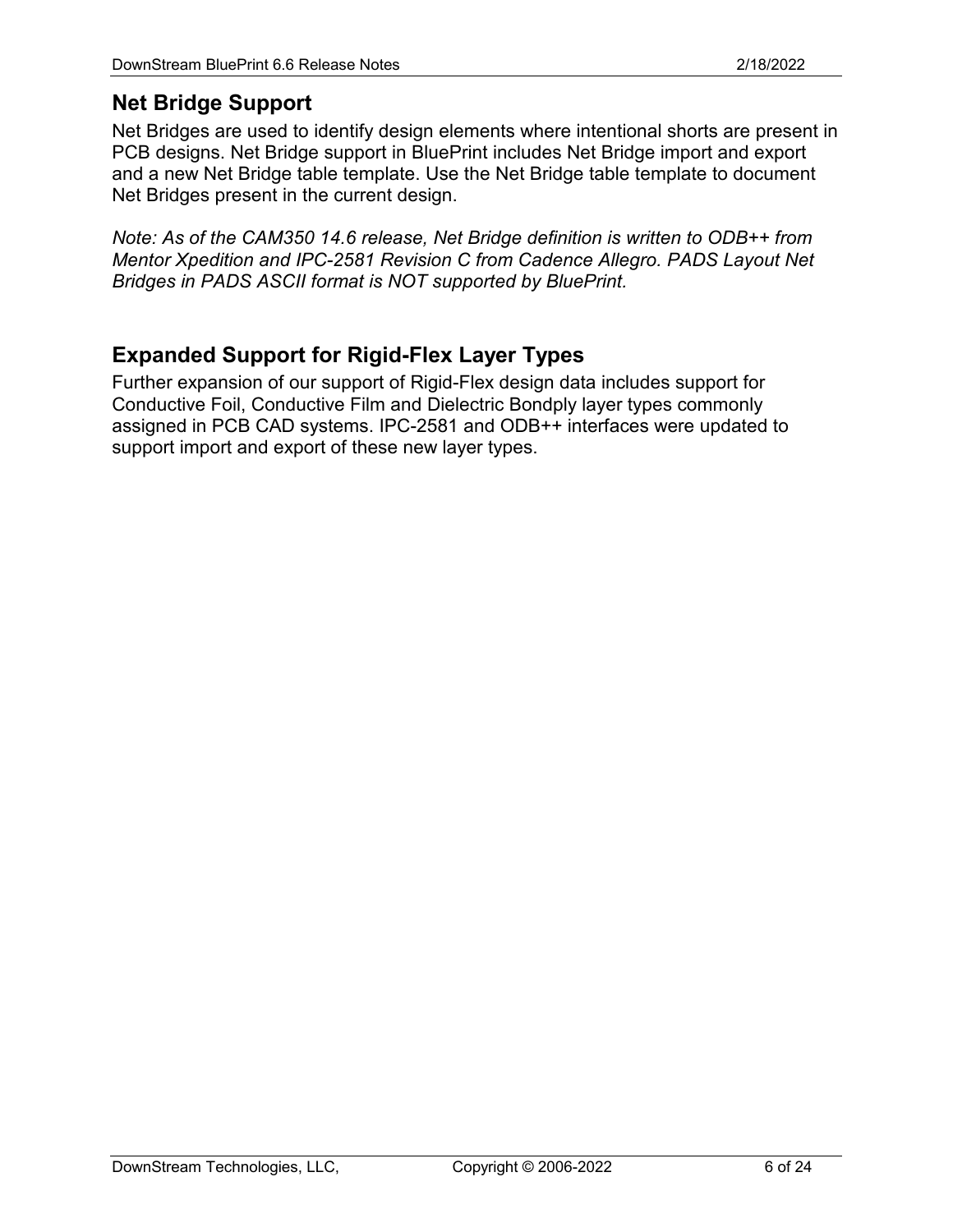# <span id="page-6-0"></span>**BluePrint 6.6 Issues Resolved**

### **BluePrint 6.6 build 1855**

| <b>Defect ID</b> | <b>Description</b>                                                                                                 |
|------------------|--------------------------------------------------------------------------------------------------------------------|
| 69700,<br>68750  | Performance improvement for File-Open operations over<br>network using mapped drive                                |
| 69602            | "Add dual sided parts" in PCB View does not turn on<br>components with only opposite side graphics                 |
| 69434            | CAM350 Panel overwrite - incorrect when board image<br>flipped using OGL in CAM350                                 |
| 69197            | Enhancement to format "Lines" in PCB data as "hollow" or<br>with a line style (as you can routes, pins and copper) |
| 67391            | Some of the Backdrills are missing in backdrill stackup for<br>this design                                         |
| Enh              | Japanese language support installation                                                                             |

#### **Note: Installation has been updated for PC's running Microsoft Office 365, 2016,**

#### **2019, 2021 "Click to Run"**

**Why:** A Microsoft Office "Click to Run" update released in December 2021 stops BluePrint from running.

The issue is a conflict with Microsoft Office "Click to Run" database components and the Microsoft Access database engine installed with BluePrint. Microsoft has confirmed Office database components installed with Click-to-Run and Windows MSI database components Installed via BluePrint are not supported on the same computer [\(details](https://support.microsoft.com/en-us/office/office-installed-with-click-to-run-and-windows-installer-on-same-computer-isn-t-supported-30775ef4-fa77-4f47-98fb-c5826a6926cd)  [here on microsoft.com\).](https://support.microsoft.com/en-us/office/office-installed-with-click-to-run-and-windows-installer-on-same-computer-isn-t-supported-30775ef4-fa77-4f47-98fb-c5826a6926cd) Prior to this release of BluePrint, the MS Access Database Engine was always installed with BluePrint. The DownStream product installer was updated to detect the presence of Office "Click to Run" and skip the installation of the MS Access database engine and to install the "Click to Run" Microsoft Access Runtime components if they are needed.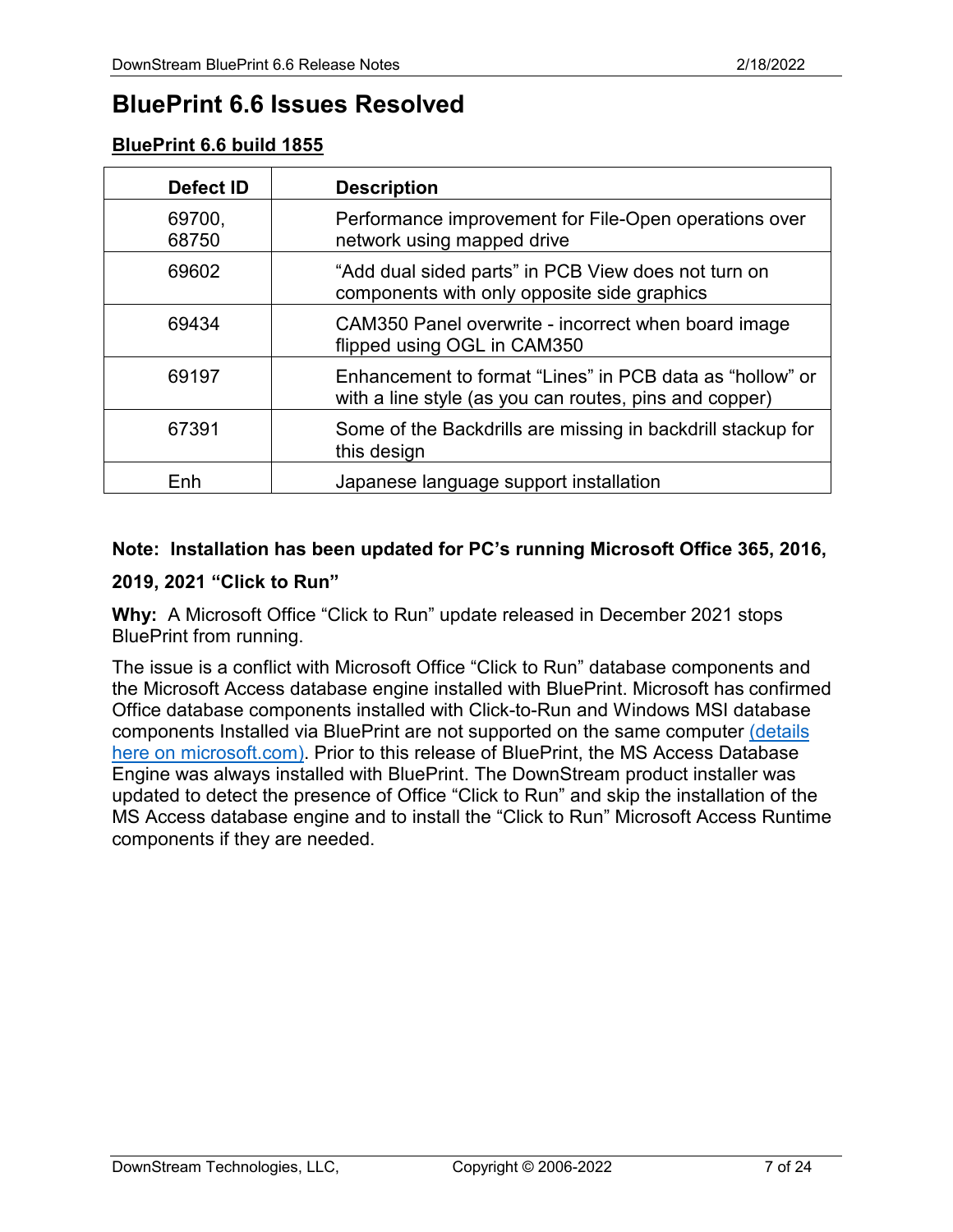| <b>Defect ID</b> | <b>Description</b>                                                                                      |
|------------------|---------------------------------------------------------------------------------------------------------|
| 69203            | Fab Drawing incorrectly displays both drill symbols and<br>drill holes when these steps are followed    |
| 68984            | Enhancement to Automation API to add layer profile<br>visibility control                                |
| 68913            | Via names no longer visible after switching drill symbol<br>tables                                      |
| 68806            | <b>PDF Font issue resolved</b>                                                                          |
| 68797            | Errors when importing DST Demo 2018.xml resolved                                                        |
| 68746            | 3D PCB View does not update after changing camera<br>view                                               |
| 68731            | IPC2581 Import issue resolved                                                                           |
| 68306            | Improvements to "Pads and Via" tab for PCB View Format<br>pane                                          |
| 68305            | Net Names on PCB View Format pane do not toggle on/off<br>for this document                             |
| 67965            | ODB++ Export - Bondply layer incorrectly exported as<br>Dielectric layer                                |
| 67738            | IPC-2581 Export - Incorrect Layerfunction types                                                         |
| 67795            | Plating/unplating 5.2 to 6.x conversion issue                                                           |
| 67408            | PDF Export does not complete on this design                                                             |
| 67100            | Incorrect Side View displayed when PCB View is rotated                                                  |
| 67623            | Gerber import issue resolved                                                                            |
| 67249            | Document Wizard launched from Allegro menu does not<br>complete because document extension is incorrect |
| 66177            | Customer adaptive template fails to execute                                                             |
| 66112            | Limit extents to Board Outline and visible parts                                                        |
| 65639            | Issues importing CAM350 generated ODB++                                                                 |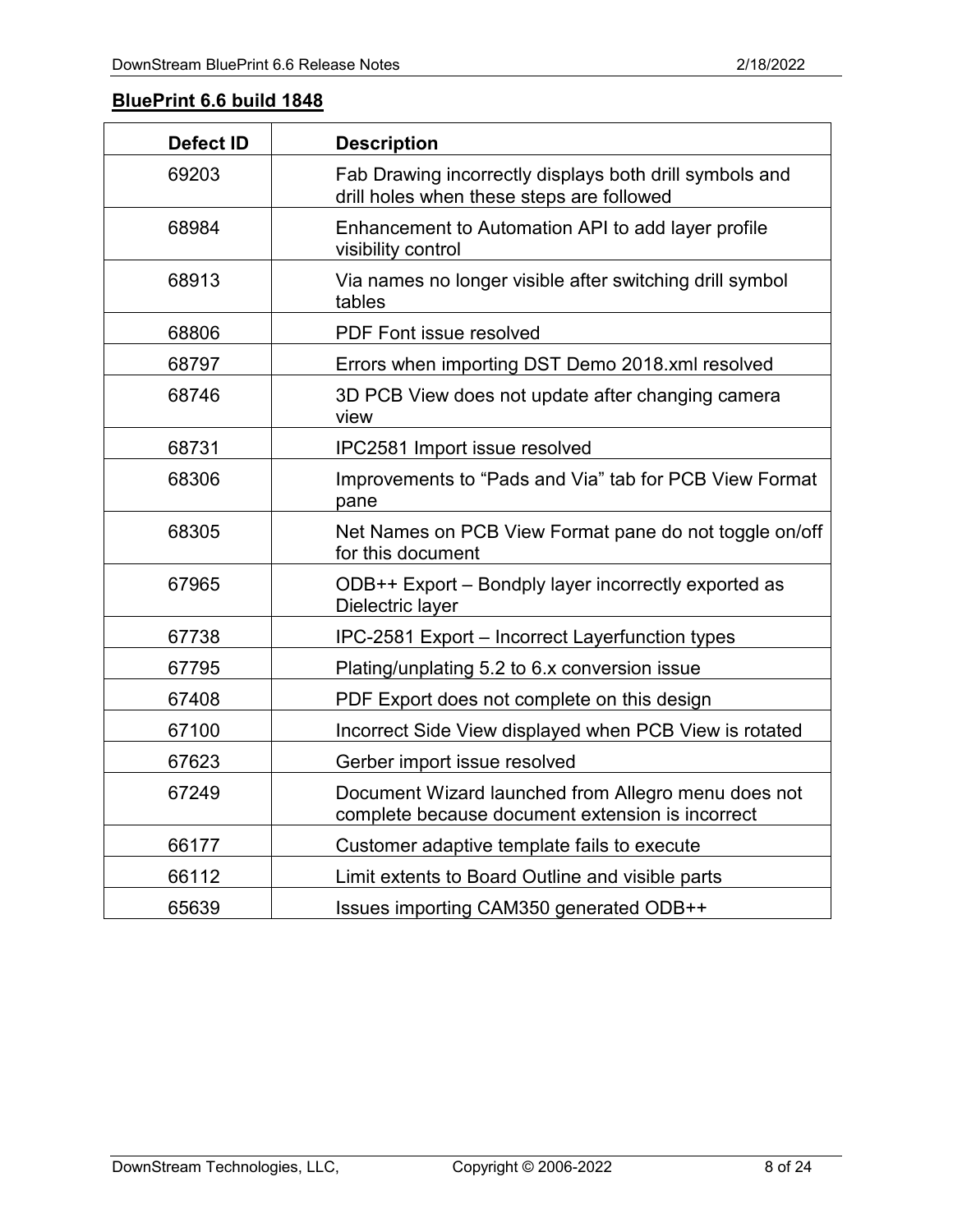# **BluePrint 6.5 Issues Resolved**

| <b>Defect ID</b> | <b>Description</b>                                                                                                                  |
|------------------|-------------------------------------------------------------------------------------------------------------------------------------|
| 57902            | Board Outline Clipping for overhanging comp outlines<br>does not work for this database                                             |
| 66275            | Terminators for Ref Des leader lines are "off center" of<br>component because of comp outline elements outside<br>main comp outline |
| 66338            | Version 6.x incorrectly identifies certain drills as PLATED<br>when they should be UNPLATED                                         |
| 66628            | Export to PDF incorrectly displays profiles in PDF even if<br>profiles not displayed in PCB view                                    |
| 66948            | Ref Des creation/placement for component outlines with<br>chamfers incorrect                                                        |
| 67163            | IPC2581 Extraction script - Silkscreen layers are exported<br>as Graphic layers due to a layer mapping table change in<br>Allegro   |
| 67249            | Doc Wizard launched from Allegro does not complete                                                                                  |
| 67630            | Reference Designators are not maintaining Right<br>Readable when Apply to All command is used                                       |
| 67800            | Plated status is incorrect for Allegro ODB++ import                                                                                 |
| 67801            | After ODB++ import, saved DPD file cannot be opened                                                                                 |
| 67802            | After ODB++ import, cannot snap to unplated drills                                                                                  |
| 67866            | Import Altium ODB++ - not all pins are associated with<br>components and pin numbers are incorrect for this design                  |
| 68202            | Variants from this PADS ASCII file do not populate<br>templates due to undocumented system attributes                               |
| 68752            | PDF Export does not complete on this design                                                                                         |
| 69042            | PCB View Template – first layer visibility settings are<br>incorrect by default                                                     |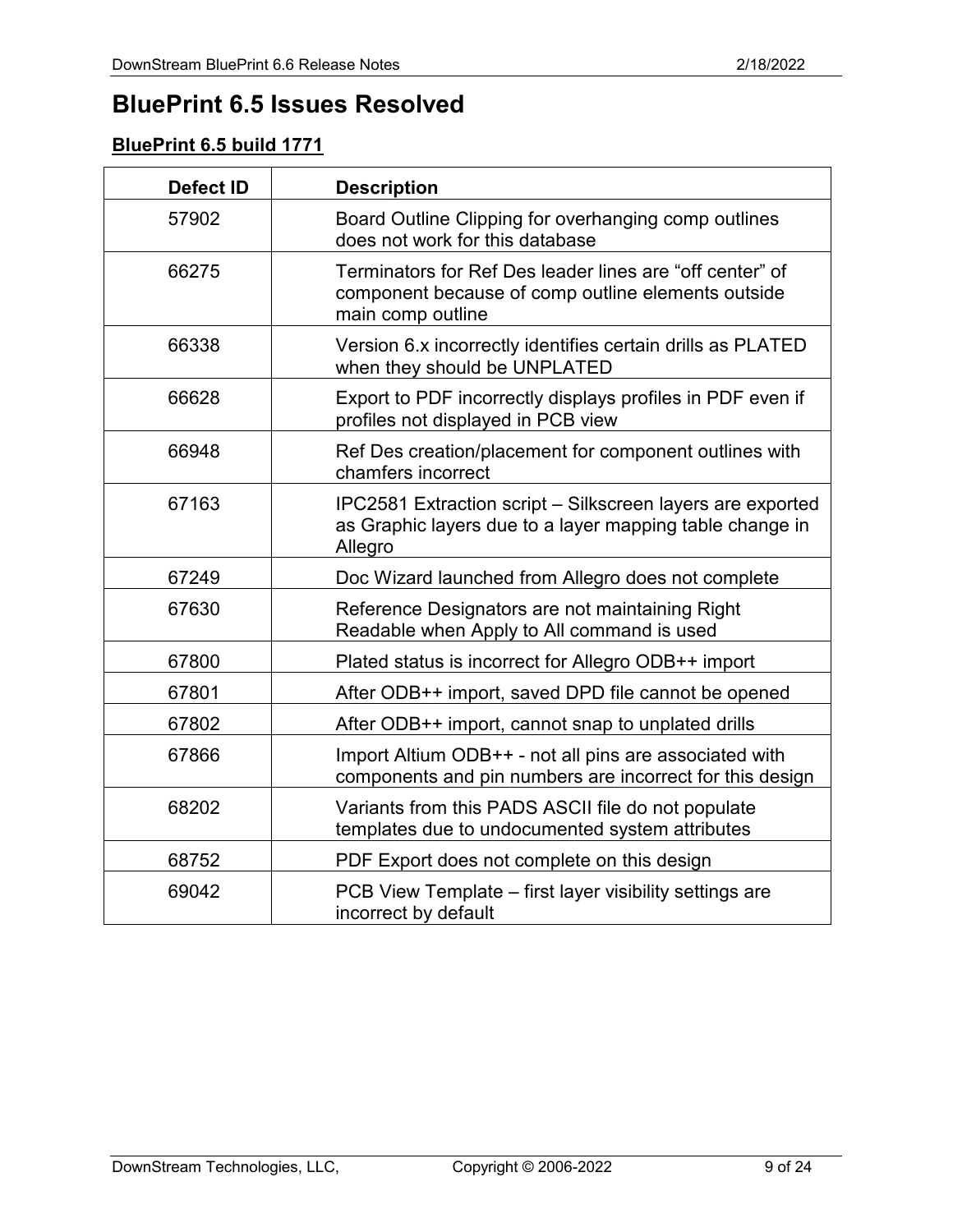| <b>Defect ID</b> | <b>Description</b>                                                                                        |
|------------------|-----------------------------------------------------------------------------------------------------------|
| 67676            | Miscl references in "Recent Files" when importing                                                         |
| 67618            | Pin 1 marking incorrect for this design                                                                   |
| 67535            | PDF Export fills drills that should not be                                                                |
| 67444            | Extra license incorrectly checked out when launching<br>second instance on same PC                        |
| 67407            | Angled entry mill tab is placed differently using ODB++ vs<br>IPC2581 design data                         |
| 67367            | PADS import - drill letter size incorrect                                                                 |
| 67363            | Gallery Preview incorrectly displayes refdes for<br>customized pcb view template                          |
| 67362            | Customized PCB View saved to Gallery and placed on<br>sheet executes ref des and leader lines incorrectly |
| 67325            | PCB View customized and saved to Gallery as template<br>does not work                                     |
| 67324            | Side View dimension does not follow Fabrication Manager<br>setting for this design                        |
| 67321            | Side View with IPC2581 Rigid only design incorrectly<br>displays profiles                                 |
| 67137            | PADS Import – incorrect rounded rectangle aperatures                                                      |
| 67132            | Copying-Pasting a WAN path for ASCII Files in Allegro<br>import fails                                     |
| 67048            | Format a comp in PCB View and "Apply to All" incorrectly<br>makes non-visible parts visible               |
| 66987            | PADS import - Missing vias for this ASCII design file                                                     |
| 66950            | Incorrect component widths after ODB++ import with .OUT<br>files                                          |
| 66823            | Allegro ODB++ import - this design fails to import                                                        |
| 66811            | PADS Import – comp outline and pin text on incorrect<br>layers after import                               |
| 66775            | Import option "uppercase" causes incorrect placement of<br>layer stackup dimension                        |
| 66766            | Enhancement to layer stackup dimension placement                                                          |
| 66620            | Change Component Outline Width not working                                                                |
| 66338            | Unplated drills incorrectly identified as plated after import                                             |
| 66149            | PDF Export creates fills on circles with no fill                                                          |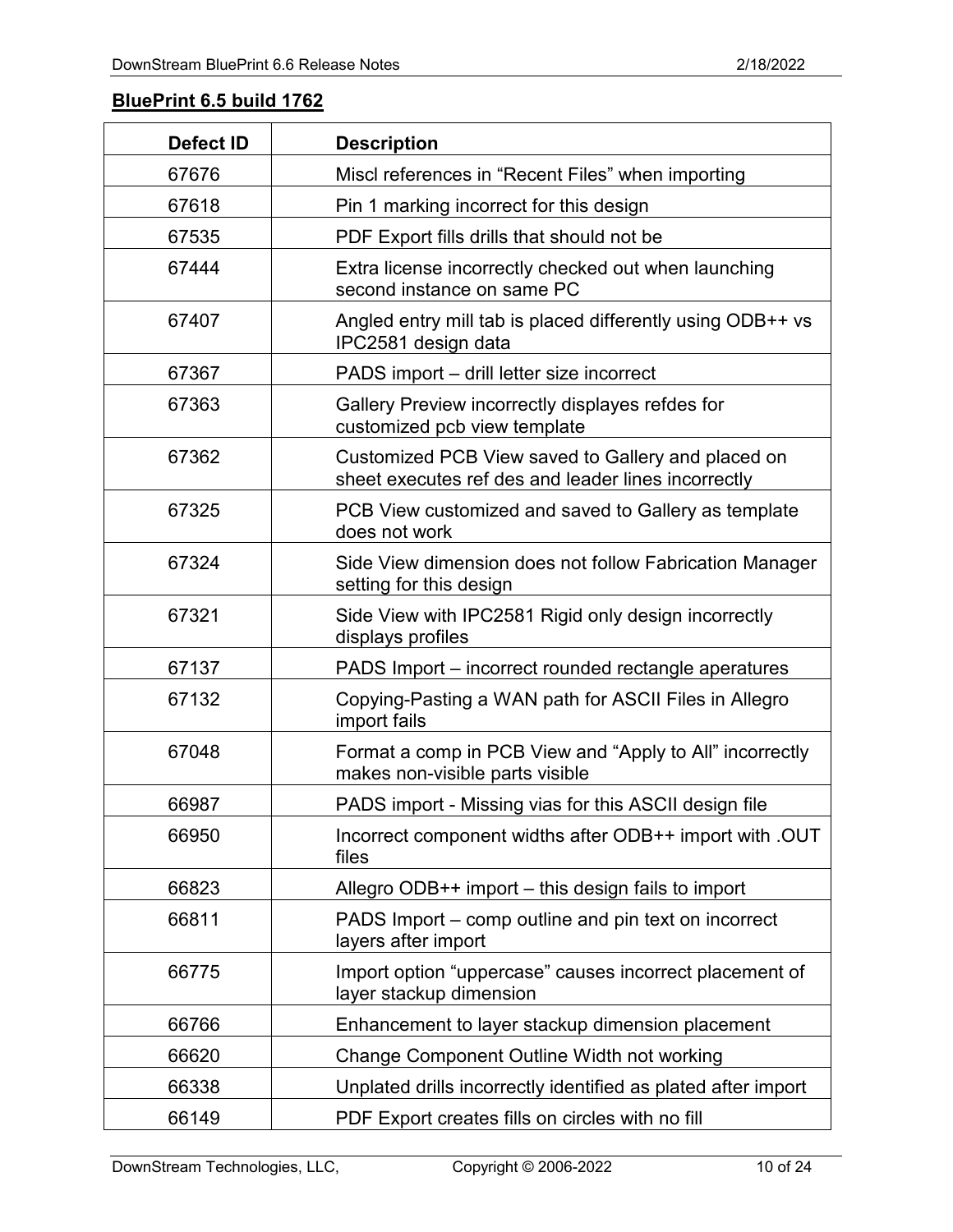| 66148 | DXF import failure of Japanese/Chinese text        |
|-------|----------------------------------------------------|
| 59226 | API Enhancement to add more Dimension capabilities |

| Defect ID | <b>Description</b>                                                                                                                         |
|-----------|--------------------------------------------------------------------------------------------------------------------------------------------|
| 66603     | Xpedition ODB++ import issue for this 1 electrical layer<br>design                                                                         |
| 66602     | Altium ODB++ import results in incorrect contour<br>knockouts                                                                              |
| 66230     | ODB++ design import results in poorly segmented circles<br>in display and in Printed output                                                |
| 66223     | Rectangular component apertures incorrectly export to<br>PDF as circles for this design                                                    |
| 66157     | Issue converting this imported PDF                                                                                                         |
| 66145     | ODB++ import fails because component has REFDES<br>attribute that conflicts with the BluePrint system attribute                            |
| 66144     | BluePrint does not read Device Name correctly after<br>import of this PADS ascii design                                                    |
| 66141     | PADS ASCII has graphics assign to "All Layers" that are<br>not visible on all layers after import                                          |
| 66113     | Component fill incorrectly fills component pins when fill<br>applied to component with only 2 sides defined and is not<br>a closed polygon |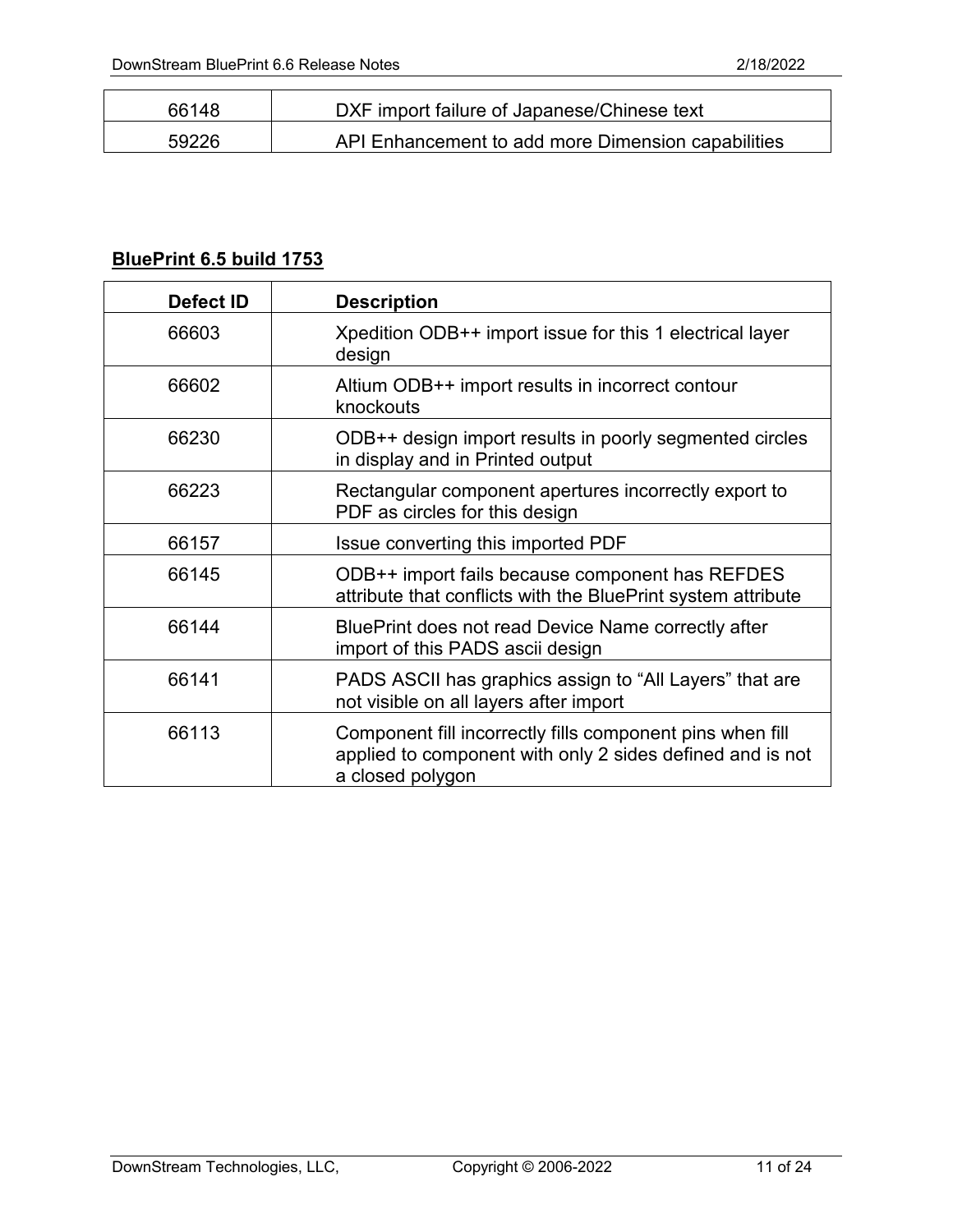| <b>Defect ID</b> | <b>Description</b>                                                                                        |
|------------------|-----------------------------------------------------------------------------------------------------------|
| 65882            | Cadence DRILL SIZE attribute not read                                                                     |
| 65523            | PADS ASCII import issue                                                                                   |
| 65284            | Exploded View does not display ref des when "magnified<br>text" option is off                             |
| 65273            | Internal cutouts not displaying after import                                                              |
| 65069            | PADS ASCII file won't import pins with donut shape<br>aperatures                                          |
| 65043            | Milled cutouts missing after ODB++ import                                                                 |
| 64817            | API Performance improvement for collecting drills and<br>components based on filters                      |
| 64775            | Duplicate Sheet causes Lock Position to be unchecked                                                      |
| 64631            | Issue after importing board outline with arcs                                                             |
| 64595            | Enhancement to save Fab Manager "symbol size" settings<br>in profile                                      |
| 64488            | PADS ASCII import - Device Name not set                                                                   |
| 64442            | Enhancement to ref des generation and formatting                                                          |
| 64434            | Improvements to APPLY FORMAT command for part<br>attributes                                               |
| 63981            | For this document, setting "Limit PCB View extents to<br>board outline" causes mill tabs in panel to move |
| 63822            | Components with graphics on top and bottom do not<br>display properly                                     |
| 59226            | API enhancement to cover more dimension capabilities                                                      |
| <b>New</b>       | API enhancement for working with Adaptive Templates                                                       |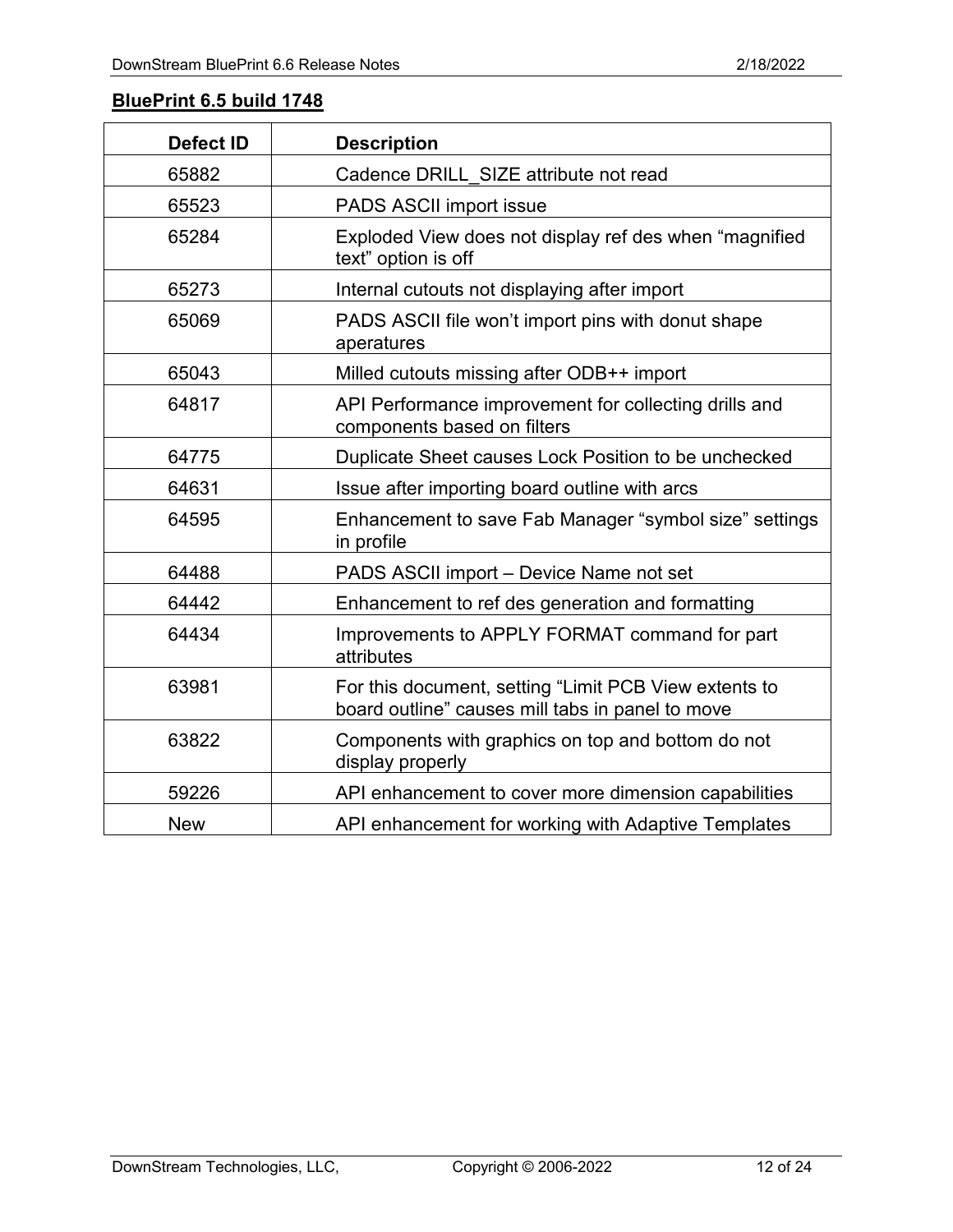# **BluePrint 6.1 Issues Resolved**

| Defect ID | <b>Description</b>                                                                                    |
|-----------|-------------------------------------------------------------------------------------------------------|
| 65426     | PADS ASCII fails 6.1 import                                                                           |
| 65408     | Altium ODB++ import fails when component part names<br>include " $=$ "                                |
| 65284     | Exploded view does not show ref des when display<br>magnified text option is off                      |
| 65274     | Cannot set colors for components in side view for this des                                            |
| 65174     | ODB++ Import failure                                                                                  |
| 65173     | Micro symbol "µ" not recognized from ODB++ file                                                       |
| 65129     | Fab Mgr - Drill Table - Save to Profile does not save<br><b>Symbol Sizes</b>                          |
| 65126     | PADS ASCII import failure                                                                             |
| 64689     | Format Drill Pattern - PCB CAD Data - Advanced = Failure<br>on this BPD file                          |
| 64618     | Component outline that is not closed will not fill with color<br>(process step or add fill)           |
| 64607     | Changing Drill pattern letter size resizes canvas and<br>moves design                                 |
| 64595     | Profile (.BPP) should store Drill Pattern and Drill Chart<br><b>Symbol Sizes</b>                      |
| 64423     | Ref des only show for some of the boards in a panel                                                   |
| 64405     | Performance improvements when importing variants                                                      |
| 64220     | Incorrect drills hierarchy in Drill Chart Format Dialog when<br>a new attribute is added to Tool Type |
| 63708     | Snapping improvements when pcb objects not displayed                                                  |
| 63634     | Ensure DPD files created in CAM350 load into BluePrint                                                |
| 63567     | Format-Pad not available in 6.1 for this design                                                       |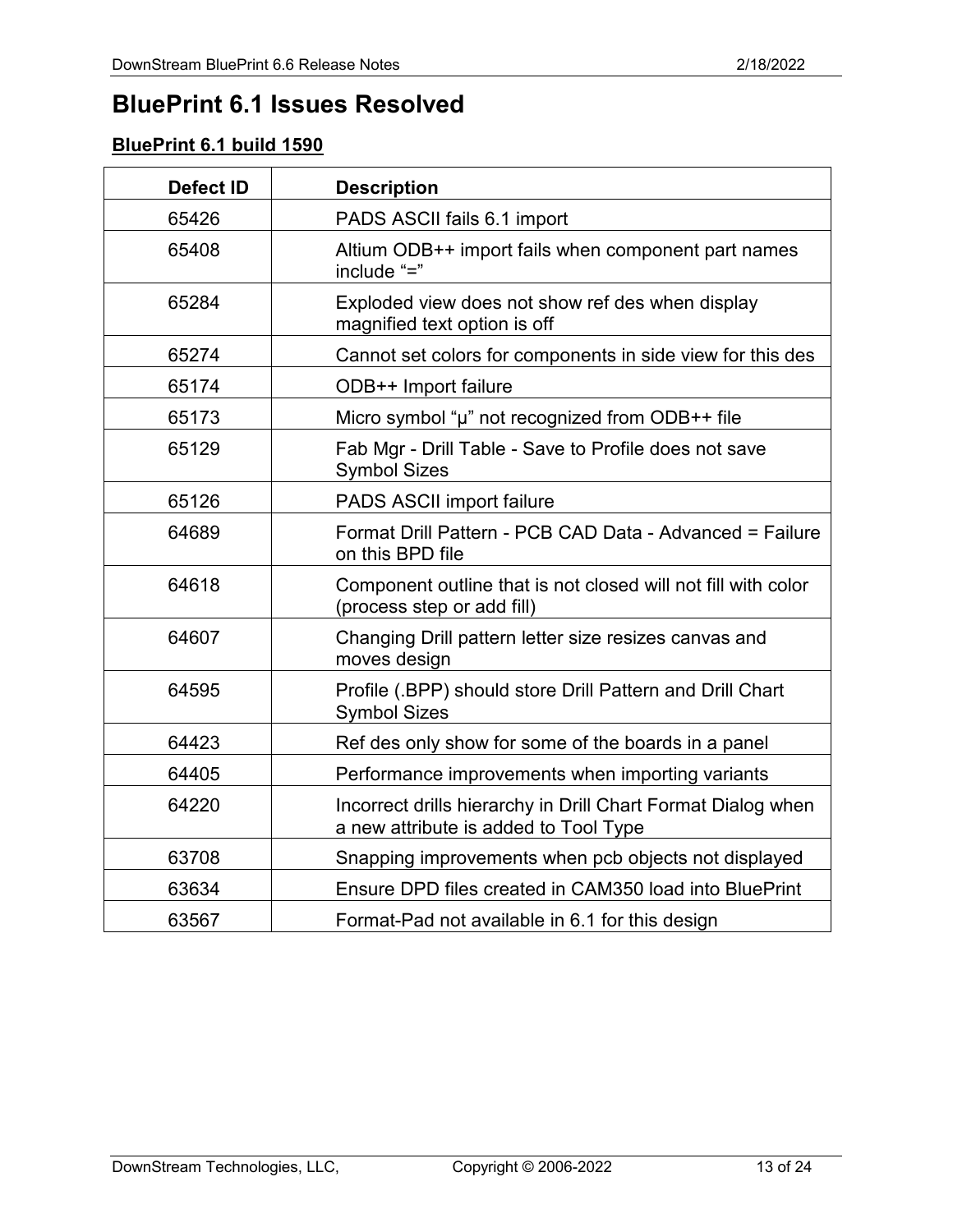| Defect ID | <b>Description</b>                                                                                        |
|-----------|-----------------------------------------------------------------------------------------------------------|
| 64413     | IPC2581 import incorrectly imports donut apertures                                                        |
| 64407     | Crash placing scrollable parts list                                                                       |
| 64242     | Fab Manager will not separate holes with different<br>tolerances                                          |
| 64218     | Dimension formatting to suppress leading/trailing zeros<br>does not work in stackups with board thickness |
| 64217     | PADS ASCII import - soldermask layer is not imported                                                      |
| 64215     | Component with SMT pads on opposite mount side are<br>incorrectly displayed                               |
| 64214     | Crash when placing board side view for this design                                                        |
| 64116     | Allegro ODB++ import does not use the Options Part<br>Name mapping settings                               |
| 63887     | When table causes a new sheet to be inserted not all<br>default nomenclature settings are followed        |
| 63231     | Thru hole component pins do not display in this design                                                    |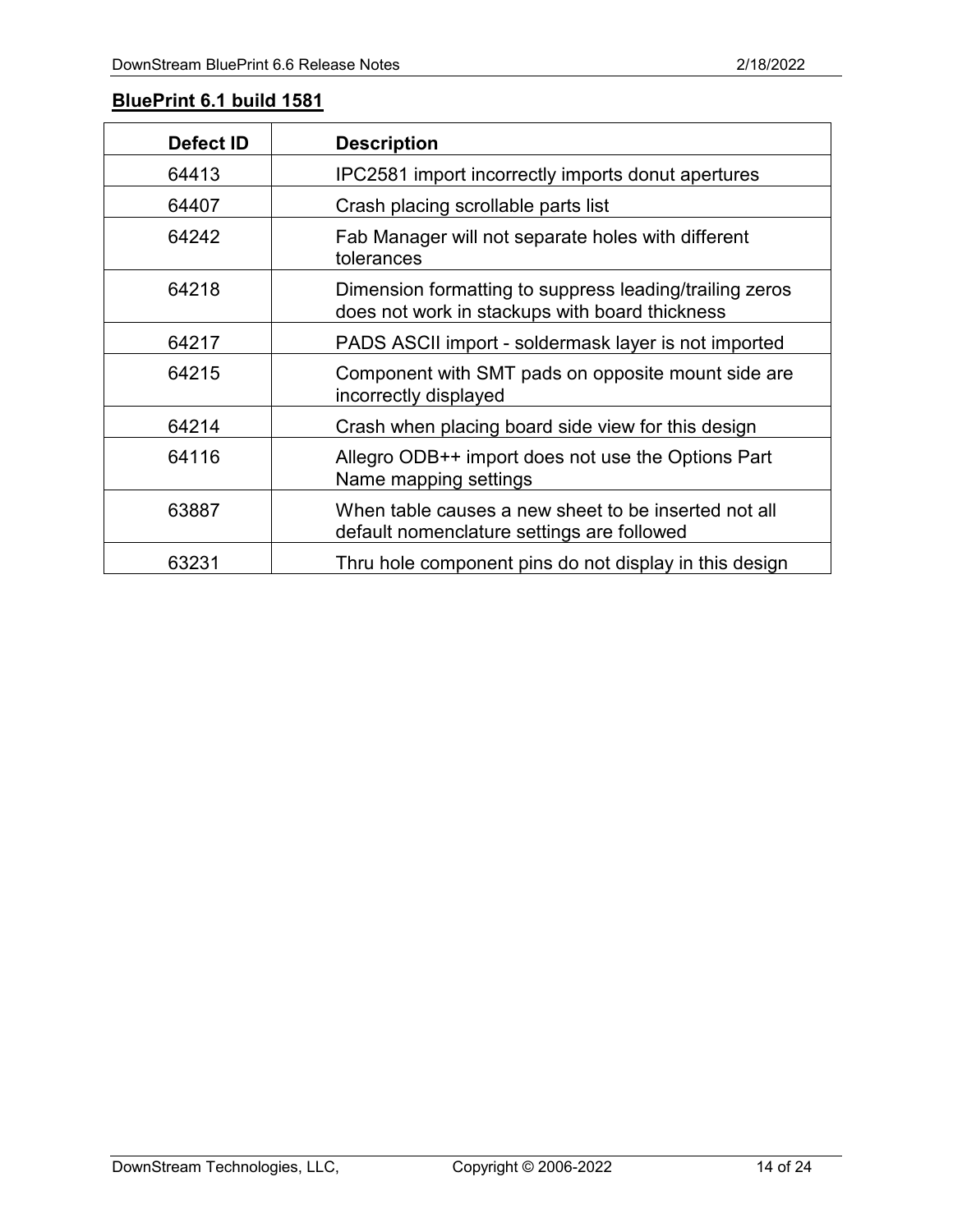| <b>Defect ID</b> | <b>Description</b>                                                                        |
|------------------|-------------------------------------------------------------------------------------------|
| 63975            | Blind vias are shown as through holes in this ipc-2581                                    |
| 63964            | Layer spans are incorrect for some backdrills after<br>loading this ipc-2581 rev. b file  |
| 63938            | BluePrint Viewer path is wrong in Start menu                                              |
| 63754            | Layer Mapping improvement for ECO and Startup files                                       |
| 63716            | Xpedition ODB++ import – Enhancement to retain PCB<br><b>RefDes</b>                       |
| 63710            | Refresh of this PADS database crashes BluePrint                                           |
| 63707            | Drills are shifted in Exploded Views for this design                                      |
| 63695            | Silkscreen is oversized and blocky compared to 5.2                                        |
| 63658            | ODB++ import - rectangular pads in component outline<br>graphics are not rotated properly |
| 63650            | Panel - Island not removed during merge                                                   |
| 63629            | IPC2581 RevA-padstack cooper is incorrectly offset                                        |
| 63628            | IPC2581 RevA-Layer Names and Attrs do not match 5.2                                       |
| 63595            | Slots are drawn as symbols instead of drill holes                                         |
| 63588            | ODB++ import - plating and tolerance incorrect                                            |
| 63586            | Improve fill of non-closed component outlines                                             |
| 63529            | Variant color not updating correctly after ECO                                            |
| 63527            | PCB view rotation does not rotate all features                                            |
| 63516,<br>63704  | CAD Layer Order visibility is not retained in PCB View                                    |
| 63495            | Part of Variant definition lost after opening this 5.2 BPD                                |
| 63459            | Backdrills stackup incorrect after opening this 5.2 BPD                                   |
| 63458            | Backdrills in Drill Pattern Format dialog lost after<br>opening this 5.2 BPD              |
| 63336            | Some pads are unfilled after import of IPC2581 RevA                                       |
| 63321            | Parts List position moves after execution                                                 |
| 63330            | Print to PDF problems with polarity markings this doc                                     |
| 63329            | PDF EXPORT has problems with polarity markings                                            |
| 63058            | Repeatable crash on formatting Detail template                                            |
| 62839            | PDF Export and Print to PDF drops fills                                                   |
| 62718            | Odb++ crashes 6.1, loads into 5.2                                                         |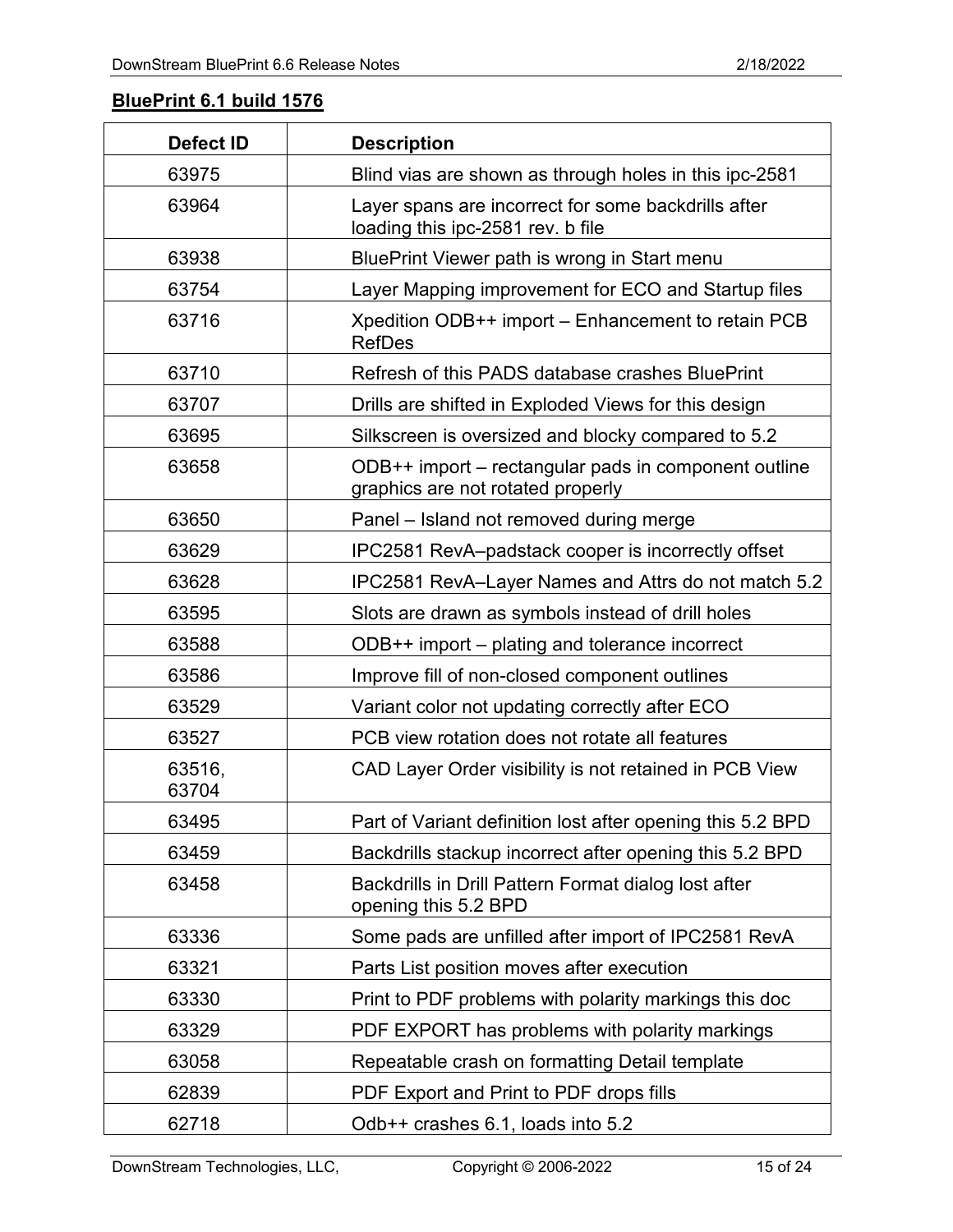| 62529 | Enhancement to enable Group select on the Parts List<br>Manager Imported and User data pages                                                                                |
|-------|-----------------------------------------------------------------------------------------------------------------------------------------------------------------------------|
| 63938 | BluePrint Viewer path is wrong in Start menu                                                                                                                                |
| 63055 | <b>Product Selection dialog - hitting CANCEL causes</b><br><b>BluePrint to crash</b>                                                                                        |
| 62529 | Group select and <operation> should be supported in all<br/>BP system dialogues and tables</operation>                                                                      |
| 62527 | Templates linked to USER DEFINED DATA TABLES<br>should auto update upon re-import of data (as system<br>templates do upon re-import of design data, parts list<br>data etc) |
| 59456 | If one DUPLICATES a sheet, no auto-nomenclature<br>should be added (as setup in OPTIONS)                                                                                    |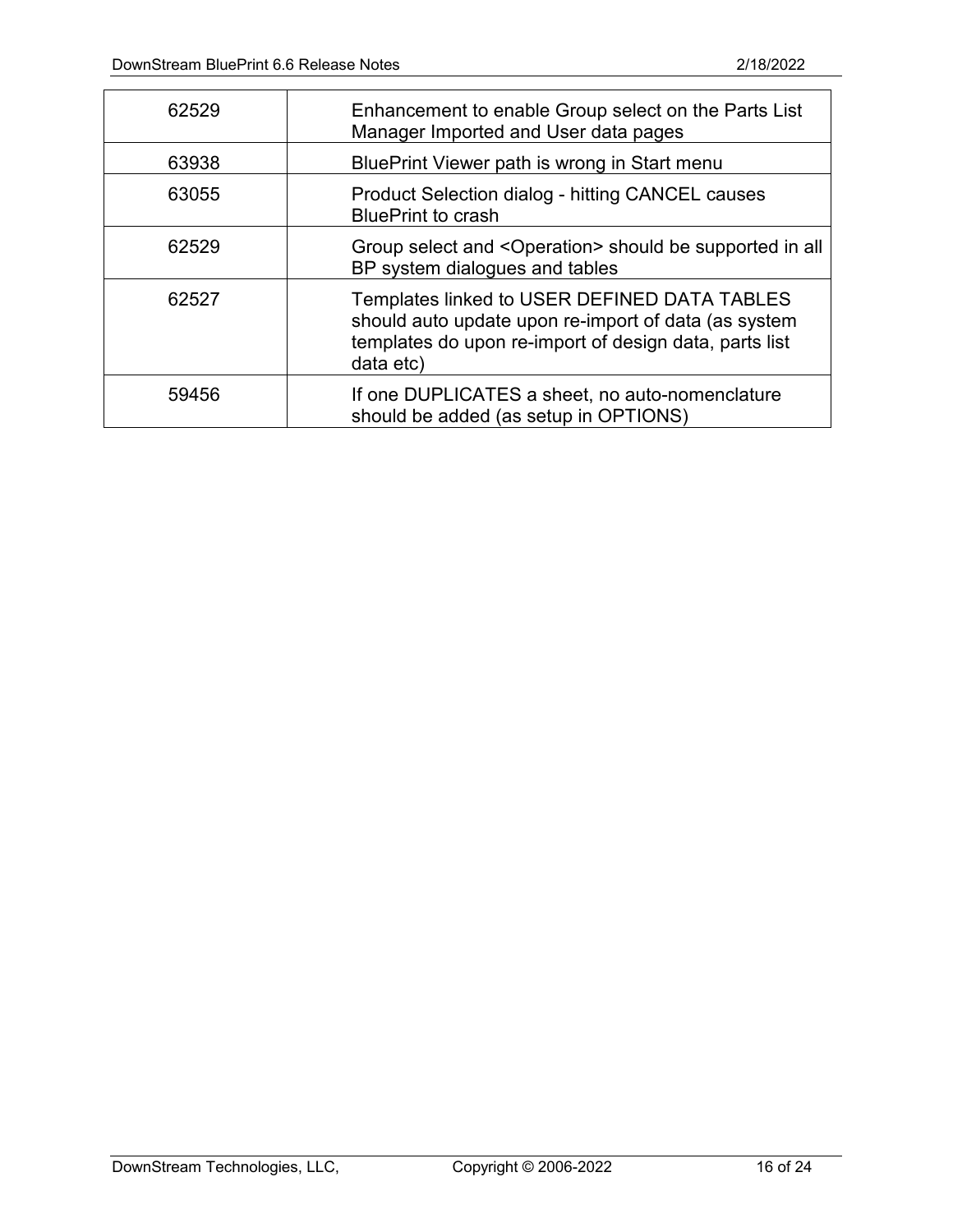| <b>Defect ID</b> | <b>Description</b>                                                                                      |
|------------------|---------------------------------------------------------------------------------------------------------|
| 63056            | Tooltip/snapping not working on lines outside board                                                     |
| 63003            | Component flipped after import of this IPC2581 design                                                   |
| 62985            | Highlight of component pad displayed at incorrect<br>rotation for this design                           |
| 62984            | Link window does not display component outlines when<br>using this startup file                         |
| 62920            | Registration vias displaying incorrectly for this design                                                |
| 62914            | Top Side component pads displayed incorrectly when<br>open this BPD file in 6.x                         |
| 62913            | Document Variable Manager - Edit dialog - can cause<br>corrupted variable values                        |
| 62887            | Redraw performance regression from 5.2 after changing<br>symbol in Fabrication Manager                  |
| 62885            | ECO update, which changes layer order, can change<br>PCB View visibility settings on existing documents |
| 62871            | Cannot enter rotation in the Format dialog for a drawing<br>element                                     |
| 62844            | Pad visibility settings incorrect after ECO of this BPD                                                 |
| 62843            | Missing comp outlines after import this IPC2581 design                                                  |
| 62842            | Incorrect display of "pads and vias" not assoc with comp                                                |
| 62827            | Slots missing after import of this PADS ASCII design                                                    |
| 62821            | Cursor over comp does not highlight or display tooltip<br>after import of these ODB++ design files      |
| 62771            | Enhancement to allow Magnify Views to be projected<br>onto other drawing sheets                         |
| 62766            | Undo crash working in parts list table                                                                  |
| 62753            | After import missing some layers, components and pins                                                   |
| 62744            | Part rotation incorrect in component coordinate chart                                                   |
| 62700            | Cannot snap consistently to part center                                                                 |
| 62635            | DXF import - Comp with arc displayed incorrectly                                                        |
| 62628            | For scaled PCB view, wrong scale applied after Format                                                   |
| 62564            | Enh to insert new sheets contig when expand parts list                                                  |
| 62356            | Undo of data source on Drill Chart leads to crash                                                       |
| 61878            | Enhancement to add lower case drill symbols                                                             |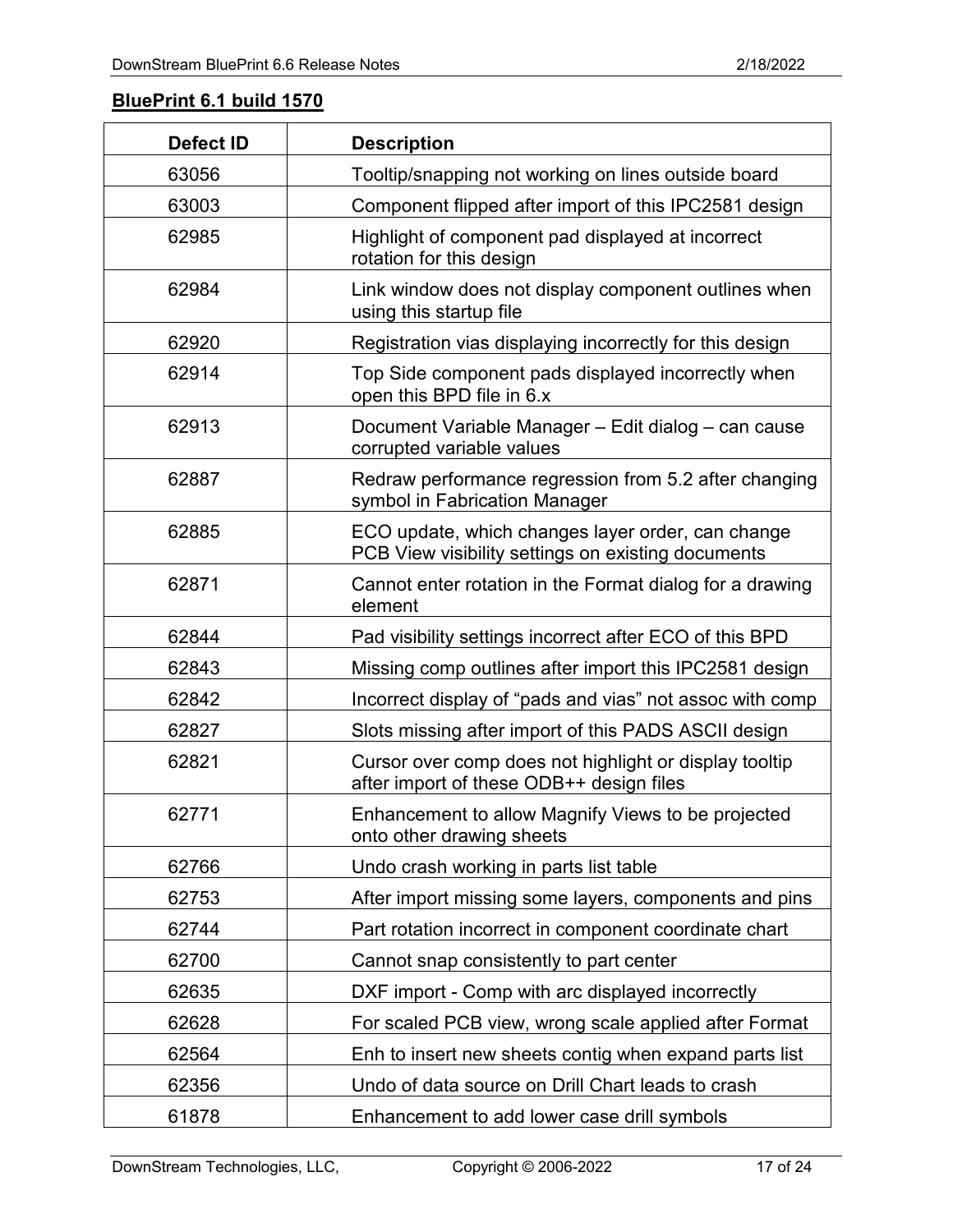| <b>Defect ID</b> | <b>Description</b>                                                                                      |
|------------------|---------------------------------------------------------------------------------------------------------|
| 62393            | File – Export – PDF/DXF color issues with Side Views                                                    |
| 62370            | 3D window loses focus after these steps                                                                 |
| 62307            | Panel template is incorrect after importing this ODB++                                                  |
| 62305            | File – Import – ODB++ of Panel = Crash on these files                                                   |
| 62231            | Search for overlapping ref des incorrect on this file                                                   |
| 62186            | File - Import - PADS ASCII - cir board outlines incorrect                                               |
| 62185            | Installation improvement to detect incompatibility with<br>MSOffice 32 bit                              |
| 62154            | Enh to display pads only for uninstalled Variant parts                                                  |
| 62045            | Enhancement to increase space for display in the PCB<br>View Format pane (removed "Appearance" section) |
| 62022            | Performance improvement for "merge routes" in panel                                                     |
| 62018            | 3D PCB View drills missing from this file                                                               |
| 62008            | File – Print in Design view not working                                                                 |
| 61908            | Cannot snap to custom pin outside board outline                                                         |
| 61880            | "Link window" now remembers last size setting                                                           |
| 61633            | Hatched area outline missing in exported pdf                                                            |
| 61575            | Dimensions unassociated when opening this 5.2 file                                                      |
| 61468            | Enhancement to tooltip sensitivity                                                                      |
| 61401            | Enhancement adding OVAL shape to callout balloons                                                       |
| 61332            | Dimensions not snapping to circular cutouts in board                                                    |
| 61126            | Dimension snapping not working with copper                                                              |
| 61081            | Copper shapes not displayed with correct size                                                           |
| 60971            | Enh to import Cadence Drill Tool size in IPC2581                                                        |
| 60619            | Undo $-$ side view = Crash for this file                                                                |
| 59258            | Trim tool hangs when doc has many line segments                                                         |
| 59065            | Format Text Box - Text Box tab - Text under vertical<br>alignment graphics "cut off"                    |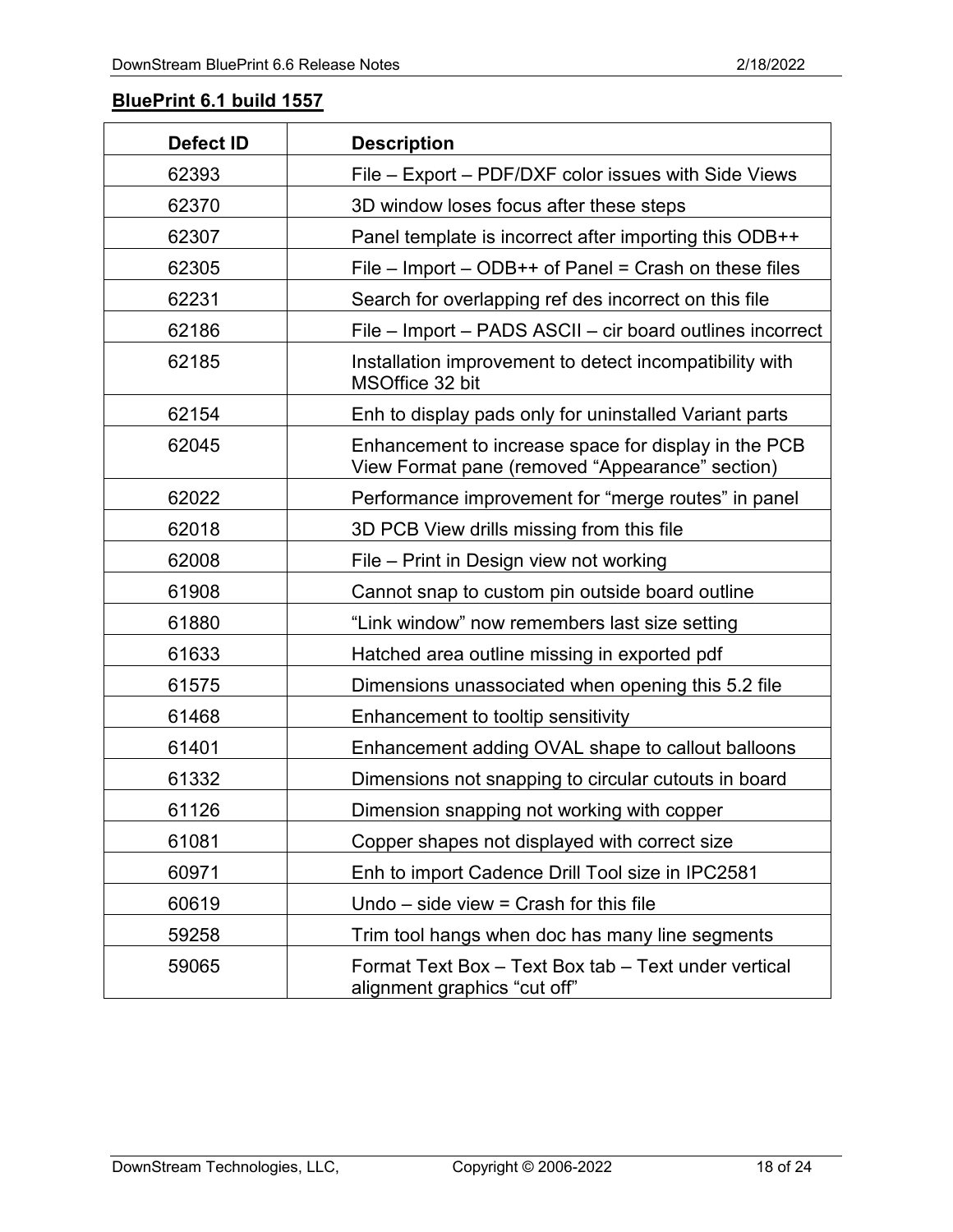| Defect ID       | <b>Description</b>                                                                                      |
|-----------------|---------------------------------------------------------------------------------------------------------|
| 61769,<br>61684 | Undo defect fixes                                                                                       |
| 61723           | Ability to create and save Mill Tab to gallery                                                          |
| 61722           | Startup file issue                                                                                      |
| 61695           | Crash when setting board image rotation in Panel Editor                                                 |
| 61535           | Enh to display 3D image in PCB Model mode (realistic)<br>colors or Design mode colors (same as 2D view) |
| 61485           | Online Help search not working                                                                          |
| 61473           | Document file will not save after these steps                                                           |
| 61467           | Enhancement to add Publish to Web functionality                                                         |
| 61251           | Copy a PCB View in BluePrint to Microsoft Word                                                          |
| 61222           | Enhancement to show drills in board more realistically                                                  |
| 61146           | How to define new fiducial size                                                                         |
| 61132           | Issue translating Blueprint 5.2 database to 6.0                                                         |
| 61251           | Copy a PCB View in BluePrint to Microsoft Word                                                          |
| 60885           | Mill tab perforation issues on curved board outlines                                                    |
| 60882           | Installation improvement when missing MS Access DB                                                      |
| 60841           | Exploded view should not display pin numbers and net<br>names automatically                             |
| 60828           | Improved moving Panel Origin back to original location                                                  |
| 60723           | Issue when copying and pasting 2 PCB Views                                                              |
| 60618           | Export PDF issue - board cutouts missing in PDF                                                         |
| 60831           | Issue after deleting segment of polyline                                                                |
| 59476           | Perf when importing Variant with a large number of parts                                                |
| 61158           | Not all part attributes available to Callout link                                                       |
| 61913           | Drill Chart Auto-Size settings do not work                                                              |
| 61570           | Long delay after PCB View Format - Cancel this design                                                   |
| 61187           | Variant List doesn't display correct User Data quantities                                               |
| 61671           | Visual queue to delineate Edit 3D PCB from 3D Design                                                    |
| 61357           | ECO perf improved on doc with many variants and parts                                                   |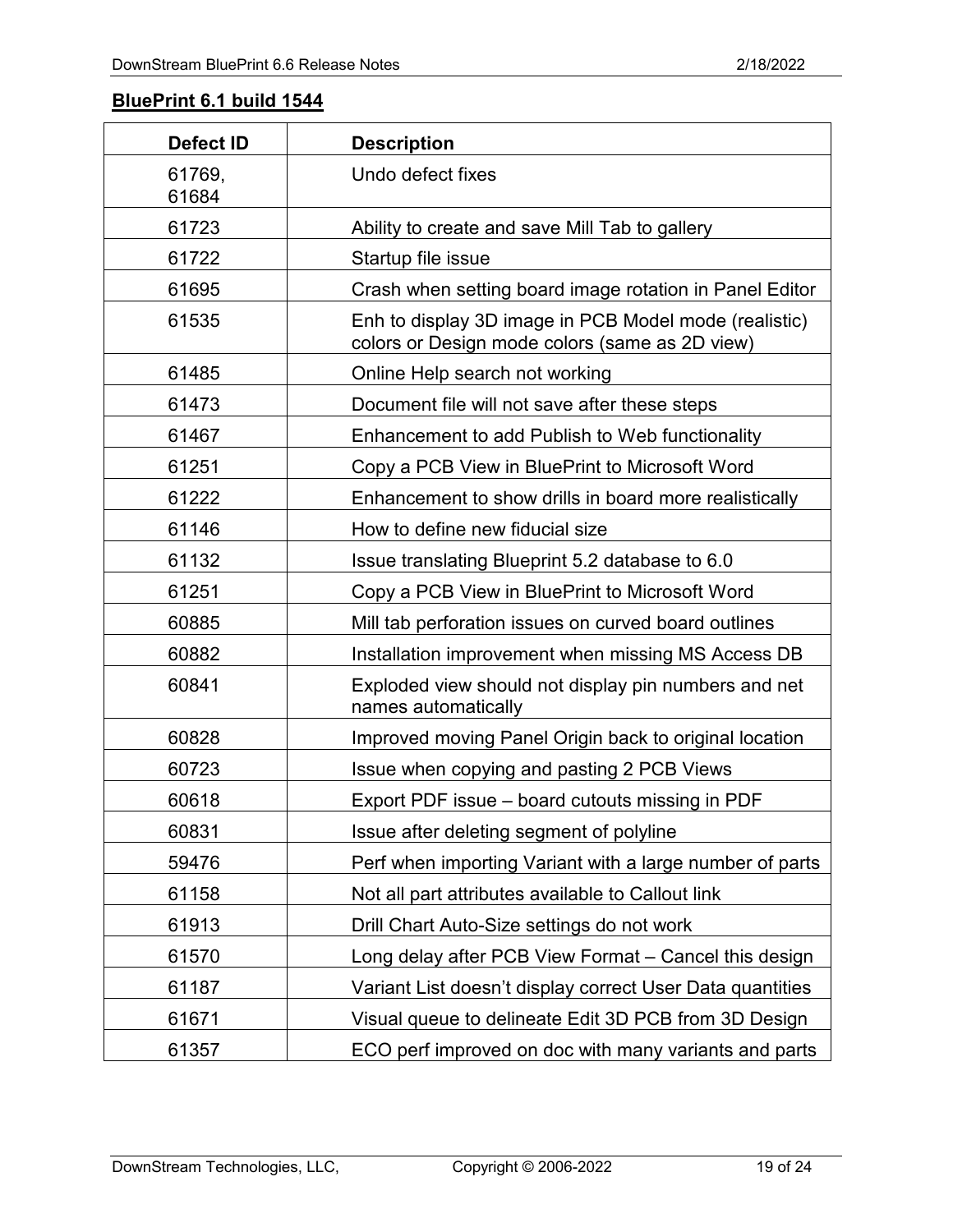| Defect ID | <b>Description</b>                                                                                             |
|-----------|----------------------------------------------------------------------------------------------------------------|
| 61157     | Callout will not populate value when linked to user parts<br>list attribute                                    |
| 60981     | Unplated Drills not showing up in Drill Pattern                                                                |
| 60958     | Export PDF results in unwanted artifacts for this design<br>with arcs. Print to PDF for this design incomplete |
| 60916     | IPC2581 Import – mounting holes without part names<br>incorrectly assigned                                     |
| 60884     | Panel Formatting on this BPD causes crash                                                                      |
| 60883     | Component outlines not visible in Edit Panel mode                                                              |
| 60860     | Pads incorrectly display in Assembly view for this BPD                                                         |
| 60565     | Microsoft IME Japanese cannot enter correctly with roman<br>character input                                    |
| 59476     | Import – Variant performance improved for designs with a<br>large number of parts                              |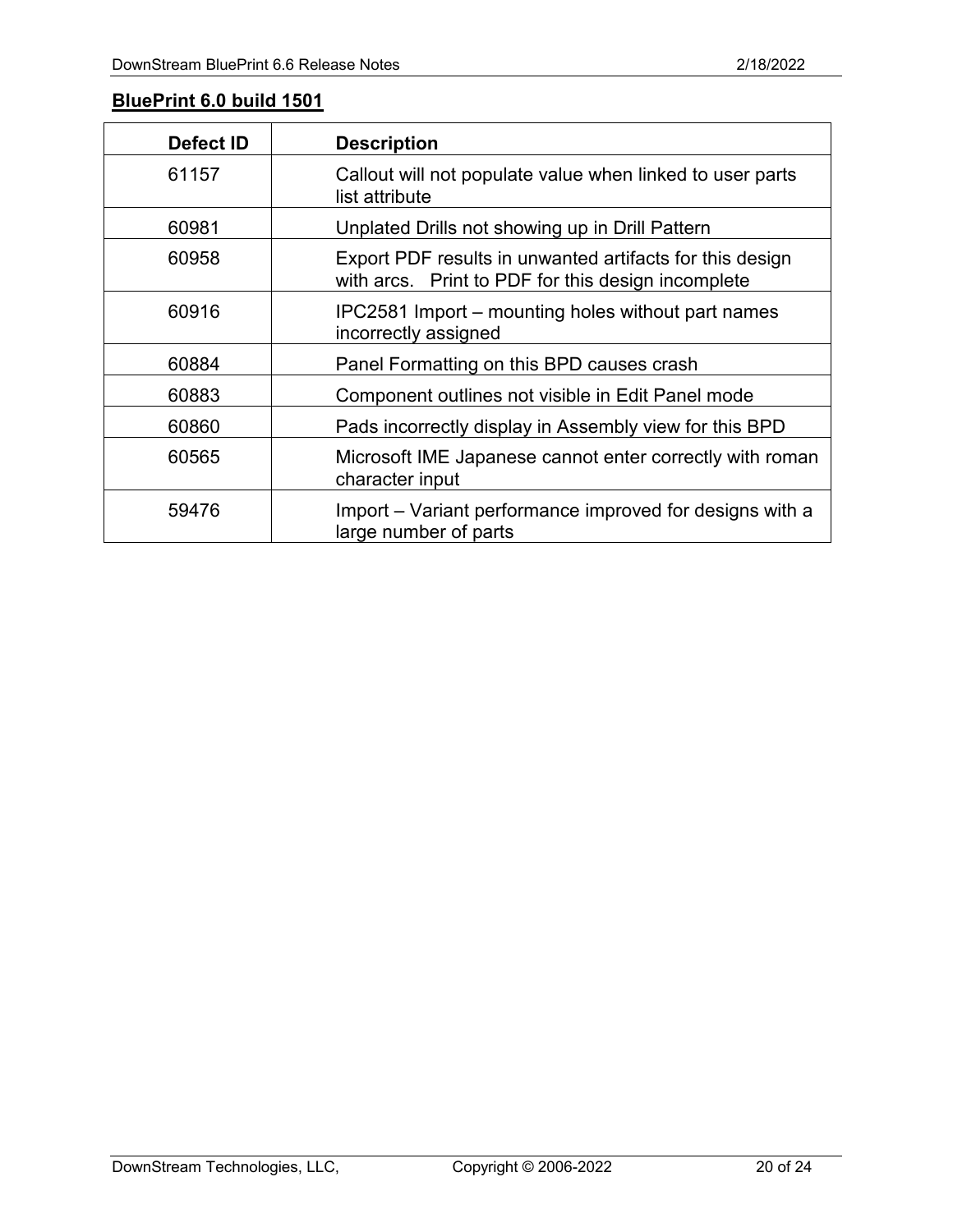| <b>Defect ID</b> | <b>Description</b>                                                                               |
|------------------|--------------------------------------------------------------------------------------------------|
| 60697            | Component Outline missing in this document                                                       |
| 60609            | Ref Des shifts after opening this BPD file in 6.0                                                |
| 60661            | Data table missing "Material" field after design data import                                     |
| 60738            | Drills displayed incorrectly in rotated PCB View                                                 |
| 60699            | Copper and Component fill displayed incorrectly on this<br>design                                |
| 60642            | Design View is missing layers in layers tab after steps                                          |
| 60632            | Color lost in exported PDF PCB View                                                              |
| 60657            | Crash selecting net in PCB View Format Pane                                                      |
| 60544            | Pin 1 markers not exported to PDF                                                                |
| 60622            | Drill plating status incorrect after design data import                                          |
| 57597            | Incorrect thermal pads for inner layers after PADS import                                        |
| 60698            | Crash zooming into PCB View on this design                                                       |
| 60634            | Process Step not displaying pins on parts                                                        |
| 60804            | Print to Adobe PDF results in incorrect PCB Views                                                |
| 60809            | Export to PDF and DXF on Tools ribbon does not work                                              |
| 60610            | Problem with 5.2 BPD to 6.0 DPD conversion resulting<br>with blue highlighted component outlines |
| 60722            | Incorrect sizing of part with arc when highlighting                                              |
| 59753            | BluePrint API enhancement - ApplicationOptions settings<br>for DXF ExportOptions                 |
| 59752            | BluePrint API enhancement - PCBViewFilterLayer display<br>order and CAD data type display order  |
| 59769            | BluePrint API enhancement - PCBViewFilterLayer<br>settings for FillPatterns                      |
| 59868            | BluePrint API enhancement - Added<br>Drills.MaxPCBLayerCount field                               |
| 59869            | BluePrint API enhancement - duplicate drawing                                                    |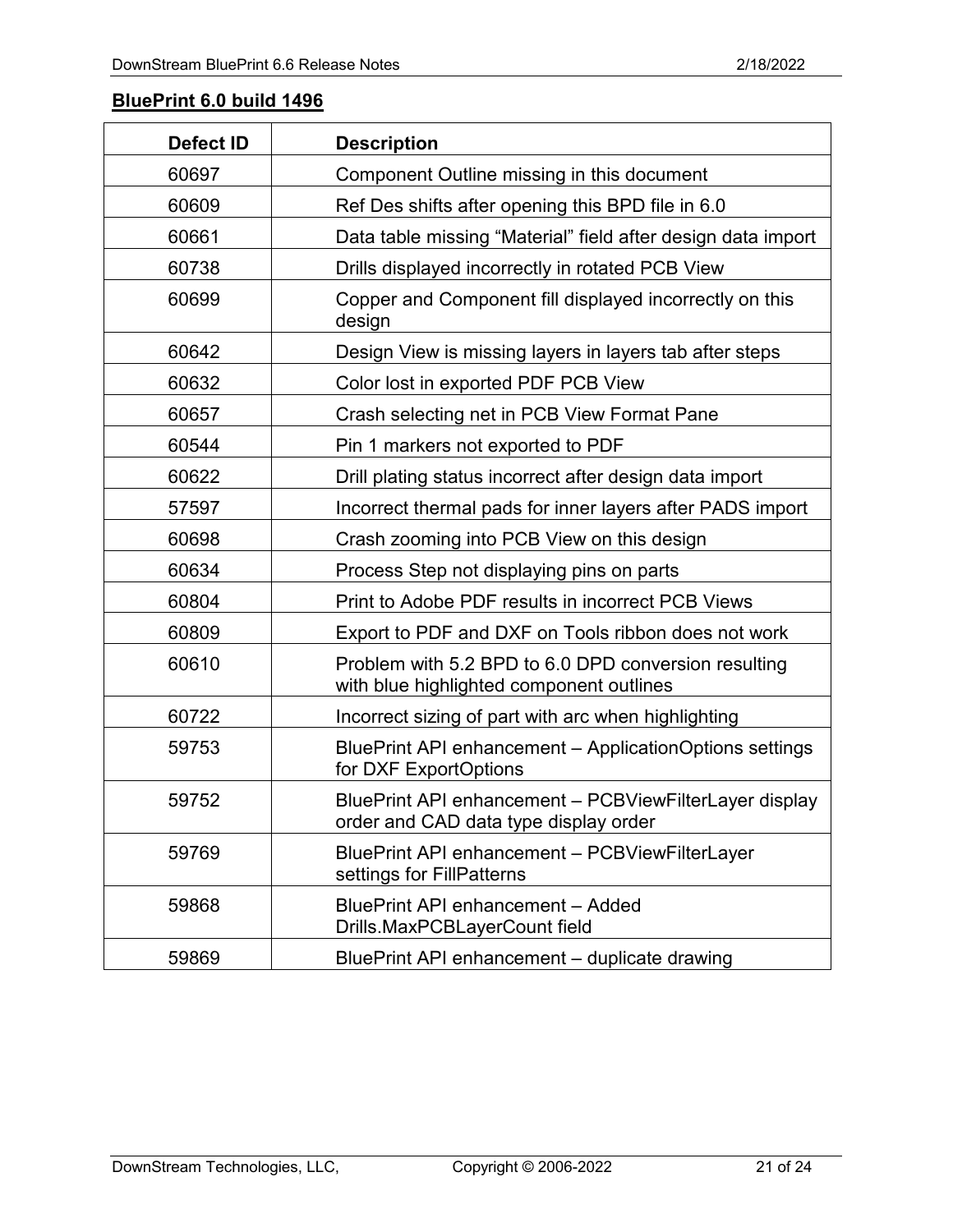| <b>Defect ID</b> | <b>Description</b>                                                                                                                            |
|------------------|-----------------------------------------------------------------------------------------------------------------------------------------------|
| 60551            | Drill slots are positioned incorrectly in this design                                                                                         |
| 58749            | Licensing timeout problems with certain configurations                                                                                        |
| 60036            | Setting the caption in a 3D Stack up does not work                                                                                            |
| 60037            | The caption location is incorrect when the 3D Stack up is<br>repositioned                                                                     |
| 60593            | Help topic "About Customization" links to "Using<br>Templates" and "Using BluePrint's Automation API" are<br>not active                       |
| 60146            | Exploded view on Panel displays ref des when ref des are<br>not displayed in Panel                                                            |
| 60516            | BluePrint Viewer Help does not invoke from File - Help<br>ribbon menu                                                                         |
| 60515            | Partial drills not displaying correctly in this older drill panel<br>template after import of design data                                     |
| 59302            | Fill tool incorrectly recognizes Group origin when applying<br>fill                                                                           |
| 58948            | Export DXF failure on this BluePrint document                                                                                                 |
| 60506            | Fabrication Manager changes not displayed when Preview<br>selected                                                                            |
| 59960            | Issue clipping PCB View to parts and exporting to PDF                                                                                         |
| 60407            | 3D display appears elongated after a combination of<br>"zooming" and "field of view" changes                                                  |
| 60517            | 3D PCB View no longer displays after viewing imported<br>STEP file in 3D Design window and switching back to<br>"PCB Render"                  |
| 60600            | File - Save failure after opening .BPD file and then saving<br>to the same file name and folder as .DPD file                                  |
| 60598            | ECO of Expedition ODB++ design data into existing<br>BluePrint 5.2 document displays PCB Views incorrectly<br>with missing component outlines |
| 60583            | Arc inverted on PDF Export for this document                                                                                                  |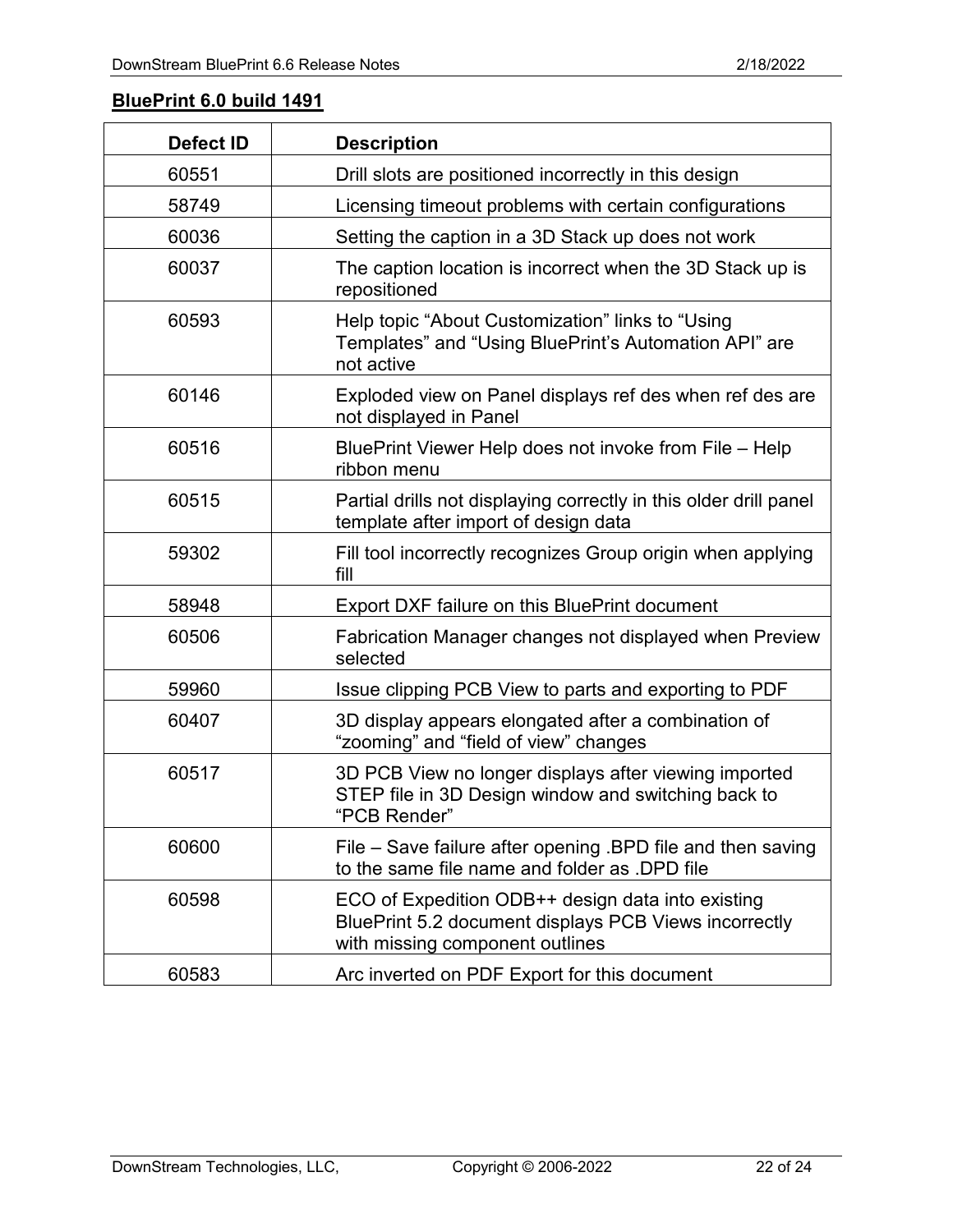| <b>Defect ID</b> | <b>Description</b>                                                                         |
|------------------|--------------------------------------------------------------------------------------------|
| 59985            | Unable to import this customer IPC2581 file                                                |
| 59874            | Error when attempting to add a new spell checker<br>dictionary                             |
| 59767            | Copper weight for .attr file in microns when units=MM                                      |
| 59837            | DXF import fails on this customer file                                                     |
| 59629            | Dimension font incorrectly changes after reopen of this<br>customer document               |
| 59768            | PCB Views cannot be scaled more than 20x                                                   |
| 59961            | Import of this ODB++ file is dropping components                                           |
| 59512            | Stack up "dual dimension" value is being displayed<br>incorrectly for this design          |
| 55547            | Enhancement requested to tab through table cells                                           |
| 57151            | Expedition ODB++ import memory limit error on this<br>design                               |
| 53327            | Enhancement to table editing                                                               |
| 59960            | Issue clipping PCB View to parts and exporting to PDF                                      |
| 59213            | Error opening document with very small exploded views                                      |
| 60272            | Panel display issues with this very small design due to<br>rounding calculations           |
| 60290            | Imported STEP Model PCB attributes different in exported<br><b>3DPDF then in BluePrint</b> |
| 60479            | Cannot add webroute for board profile with arcs                                            |